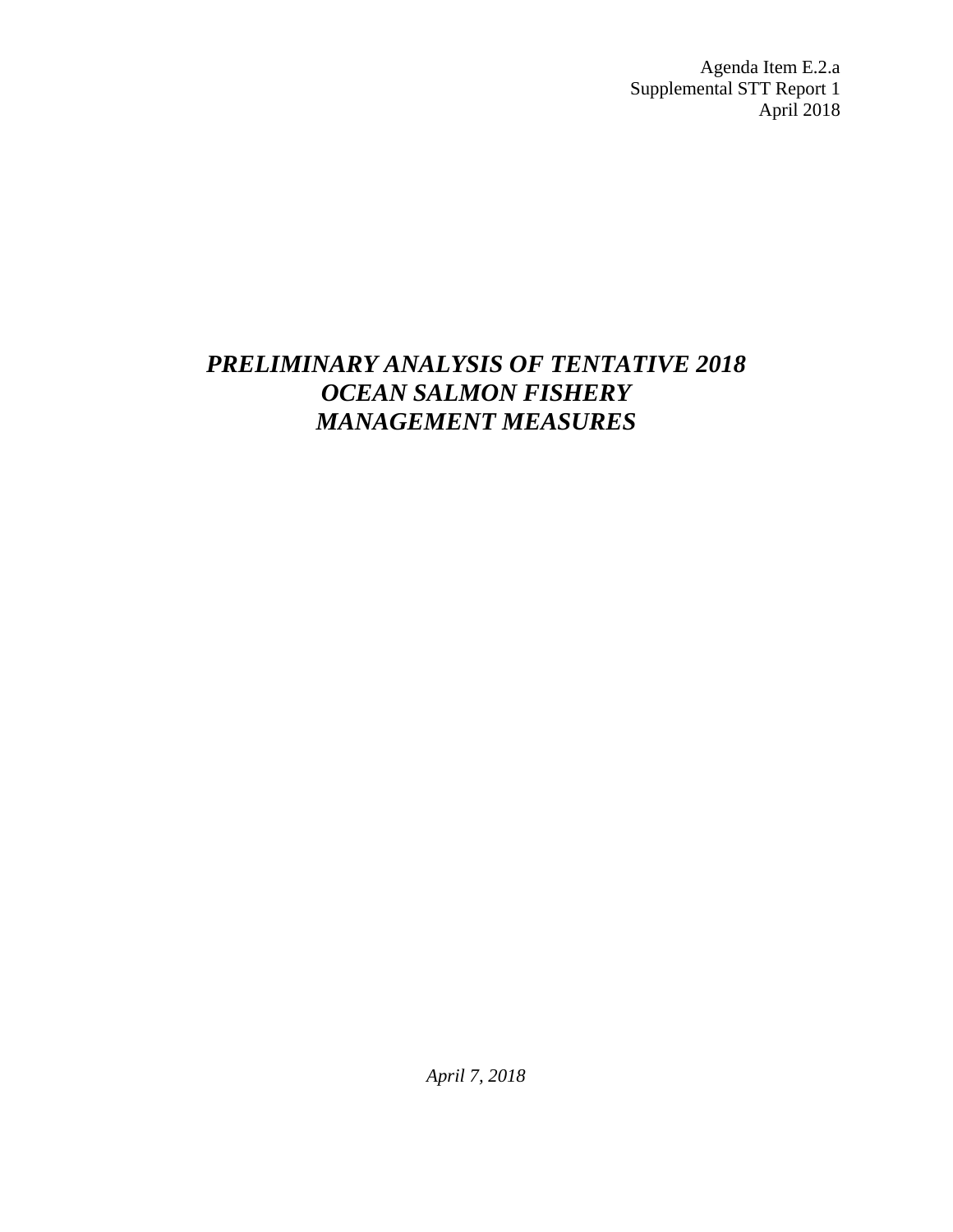| TABLE 1. 2018 Commercial troll management measures for non-Indian ocean salmon fisheries - STT analyzed. (Page 1 of 6)                                                                                                                                                                                                                                                                                                                                                                                                                                                                                                         |
|--------------------------------------------------------------------------------------------------------------------------------------------------------------------------------------------------------------------------------------------------------------------------------------------------------------------------------------------------------------------------------------------------------------------------------------------------------------------------------------------------------------------------------------------------------------------------------------------------------------------------------|
| A. SEASON DESCRIPTIONS                                                                                                                                                                                                                                                                                                                                                                                                                                                                                                                                                                                                         |
| <b>North of Cape Falcon</b>                                                                                                                                                                                                                                                                                                                                                                                                                                                                                                                                                                                                    |
| <b>Supplemental Management Information</b>                                                                                                                                                                                                                                                                                                                                                                                                                                                                                                                                                                                     |
| 1 Overall non-Indian TAC: 60,000 Chinook and 47,600 coho marked with a healed adipose fin clip (marked).<br>2. Non-Indian commercial troll TAC: 30,000 Chinook and 5,600 marked coho.<br>3. Trade: May be considered at the April Council meeting.<br>4. Overall Chinook and/or coho TACs may need to be reduced or fisheries adjusted to meet NMFS ESA guidance, FMP<br>requirements, upon conclusion of negotiations in the North of Falcon forum, or upon receipt of preseason catch and abundance<br>expectations for Canadian and Alaskan fisheries.<br>Model #: Coho-18X, Chinook X                                      |
| U.S./Canada Border to Cape Falcon                                                                                                                                                                                                                                                                                                                                                                                                                                                                                                                                                                                              |
| • May 1 through the earlier of June 30 or 20,000 Chinook, no more than 6,200 of which may be caught in the area between the<br>U.S./Canada border and the Queets River, and no more than 5,500 of which may be caught in the area between Leadbetter Pt.<br>and Cape Falcon (C.8).                                                                                                                                                                                                                                                                                                                                             |
| Open seven days per week (C.1). All salmon except coho may be retained (C.4, C.7). Chinook minimum size limit of 28 inches<br>total length (B). See compliance requirements (C.1) and gear restrictions and definitions (C.2, C.3).                                                                                                                                                                                                                                                                                                                                                                                            |
| In the area between the U.S./Canada border and the Queets River and the area between Leadbetter Pt. and Cape Falcon, a<br>landing and possession limit of 60 Chinook per vessel per landing week (Thurs. - Wed.) will be in place (C.1, C.6).                                                                                                                                                                                                                                                                                                                                                                                  |
| When it is projected that approximately 60% of the overall Chinook guideline has been landed, or approximately 60% of the Chinook<br>subarea guideline has been landed in the area between the U.S./Canada border and the Queets River, or approximately 60% of<br>the Chinook subarea guideline has been landed in the area between Leadbetter Pt. and Cape Falcon, inseason action will be<br>considered to ensure the guideline is not exceeded.                                                                                                                                                                            |
| U.S./Canada Border to Cape Falcon                                                                                                                                                                                                                                                                                                                                                                                                                                                                                                                                                                                              |
| • July 1 through the earlier of September 19 or 10,000 Chinook or 5,600 coho, no more than 4,200 Chinook may be caught in the<br>area between the U.S./Canada border and the Queets River, and no more than 1,200 Chinook may be caught in the area<br>between Leadbetter Pt. and Cape Falcon (C.8).                                                                                                                                                                                                                                                                                                                           |
| Open seven days per week. All salmon may be retained, except no chum retention north of Cape Alava, Washington in August<br>and September (C.4, C.7). Chinook minimum size limit of 28 inches total length. Coho minimum size limit of 16 inches total length<br>(B, C.1). All coho must be marked with a healed adipose fin clip (C.8.e). See compliance requirements (C.1) and gear restrictions<br>and definitions (C.2, C.3).                                                                                                                                                                                              |
| In the area between the U.S./Canada border and the Queets River and the area between Leadbetter Pt. and Cape Falcon, a<br>landing and possession limit of 50 Chinook per vessel per landing week (Thurs. - Wed.) will be in place (C.1, C.6).                                                                                                                                                                                                                                                                                                                                                                                  |
| Landing and possession limit of 10 coho per vessel per landing week (C.1).                                                                                                                                                                                                                                                                                                                                                                                                                                                                                                                                                     |
| When it is projected that approximately 60% of the overall Chinook guideline has been landed, or approximately 60% of the Chinook<br>subarea guideline has been landed in the area between the U.S./Canada border and the Queets River, or approximately 60% of<br>the Chinook subarea guideline has been landed in the area between Leadbetter Pt. and Cape Falcon, inseason action will be<br>considered to ensure the guideline is not exceeded.                                                                                                                                                                            |
| For all commercial troll fisheries north of Cape Falcon: Mandatory closed areas include: Salmon troll Yelloweye Rockfish<br>Conservation Area, Cape Flattery and Columbia Control Zones, and beginning August 13, Grays Harbor Control Zone (C.5).                                                                                                                                                                                                                                                                                                                                                                             |
| Vessels must land and deliver their salmon within 24 hours of any closure of this fishery.                                                                                                                                                                                                                                                                                                                                                                                                                                                                                                                                     |
| Vessels fishing, or in possession of salmon while fishing, north of Leadbetter Point must land and deliver all species of fish within<br>the area and north of Leadbetter Point.                                                                                                                                                                                                                                                                                                                                                                                                                                               |
| Vessels fishing or in possession of salmon while fishing south of Leadbetter Point must land and deliver all species of fish within<br>the area and south of Leadbetter Point, except that Oregon permitted vessels may also land all species of fish in Garibaldi, Oregon.                                                                                                                                                                                                                                                                                                                                                    |
| Under state law, vessels must report their catch on a state fish receiving ticket. Oregon State regulations require all fishers landing<br>salmon into Oregon from any fishery between Leadbetter Point, Washington and Cape Falcon, Oregon must notify ODFW within<br>one hour of delivery or prior to transport away from the port of landing by either calling 541-867-0300 ext. 271 or sending notification<br>via e-mail to nfalcon.trollreport@state.or.us. Notification shall include vessel name and number, number of salmon by species,<br>port of landing and location of delivery, and estimated time of delivery. |
| Inseason actions may modify harvest guidelines in later fisheries to achieve or prevent exceeding the overall allowable troll harvest<br>impacts (C.8).                                                                                                                                                                                                                                                                                                                                                                                                                                                                        |
| Vessels in possession of salmon north of the Queets River may not cross the Queets River line without first notifying WDFW at<br>360-249-1215 with area fished, total Chinook, coho and halibut catch aboard, and destination.                                                                                                                                                                                                                                                                                                                                                                                                 |
| Vessels in possession of salmon south of the Queets River may not cross the Queets River line without first notifying WDFW at<br>360-249-1215 with area fished, total Chinook, coho and halibut catch aboard, and destination.                                                                                                                                                                                                                                                                                                                                                                                                 |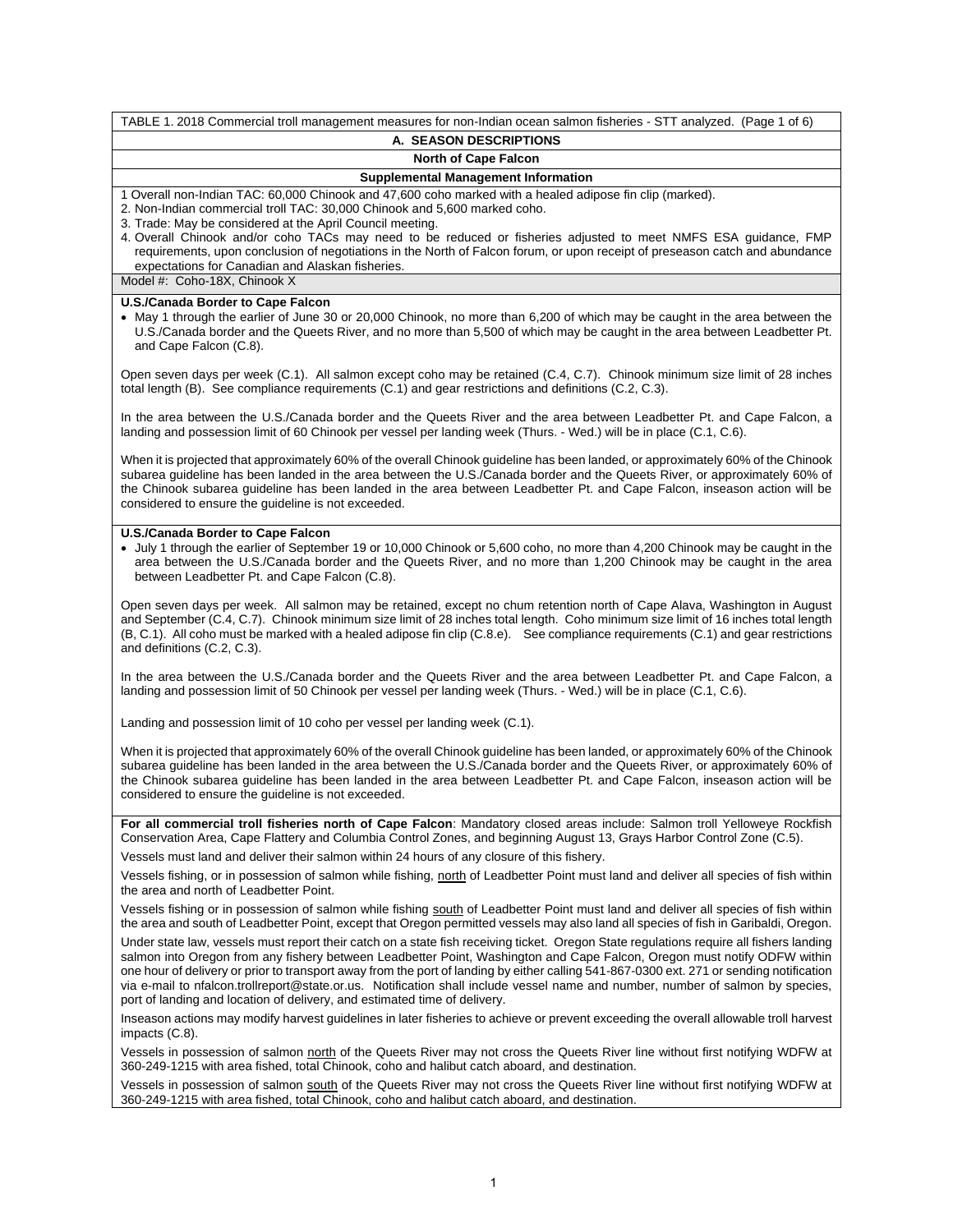TABLE 1. 2018 Commercial troll management measures for non-Indian ocean salmon fisheries - STT analyzed. (Page 2 of 6) **A. SEASON DESCRIPTIONS South of Cape Falcon Supplemental Management Information** 1. Sacramento River fall Chinook spawning escapement of 148,284 hatchery and natural area adults. 2. Sacramento Index exploitation rate of 35.4%. 3. Klamath River recreational fishery allocation: 2,757 adult Klamath River fall Chinook. 4. Klamath tribal allocation: 18,309 adult Klamath River fall Chinook. 5. CA/OR share of Klamath River fall Chinook commercial ocean harvest: 77% / 23%. 6. Fisheries may need to be adjusted to meet NMFS ESA consultation standards, FMP requirements, other management objectives, or upon receipt of new allocation recommendations from the California Fish and Game Commission. **Cape Falcon to Humbug Mt.** May 4-15, and 19-31; June 4-12, and 16-30; July 5-12, and 16-31; August 3-7, 13-17, and 25-29; • September 1-October 31 (C.9.a). Open seven days per week. All salmon except coho may be retained (C.4, C.7). Chinook minimum size limit of 28 inches total length (B, C.1). All vessels fishing in the area must land their salmon in the State of Oregon. See gear restrictions and definitions (C.2, C.3) and Oregon State regulations for a description of special regulations at the mouth of Tillamook Bay. Beginning September 1 no more than 50 Chinook allowed per vessel per landing week (Thurs.-Wed.); and only open shoreward of the 40 fathom management line beginning October 1. In 2019, the season will open March 15 for all salmon except coho. Chinook minimum size limit of 28 inches total length. Gear restrictions same as in 2018. This opening could be modified following Council review at its March 2019 meeting. **Humbug Mt. to OR/CA Border (Oregon KMZ)** May 6-15, and 19-31; June 4-12, and 16-30, or a 1,500 Chinook quota; July 5-12, and 16-31, or a 2,000 Chinook quota; • August 3-7, 13-17, and 25-29, or a 500 Chinook quota;  $(C.9.a)$ . Open seven days per week. All salmon except coho may be retained (C.4, C.7). Chinook minimum size limit of 28 inches total length (B, C.1). See compliance requirements (C.1) and gear restrictions and definitions (C.2, C.3). Prior to June 1, all salmon caught in this area must be landed and delivered in the State of Oregon. June 4 through August 29 weekly landing and possession limit of 50 Chinook per vessel per landing week (Thurs.-Wed.). Any remaining portion of a monthly Chinook quota may be transferred inseason on an impact neutral basis to the next open quota period (C.8.b). All vessels fishing in this area from June through August must land and deliver all salmon within this area or into Port Orford, within 24 hours of any closure of this fishery, and prior to fishing outside of this area. For all quota managed seasons, Oregon state regulations require fishers to notify ODFW within one hour of landing and prior to transport away from the port of landing by calling 541-867-0300 Ext. 252 or sending notification via e-mail to kmzor.trollreport@state.or.us, with vessel name and number, number of salmon by species, location of delivery, and estimated time of delivery. In 2019, the season will open March 15 for all salmon except coho. Chinook minimum size limit of 28 inches total length. Gear restrictions same as in 2018. This opening could be modified following Council review at its March 2019 meeting. **OR/CA Border to Humboldt South Jetty (California KMZ)** • May 1 through the earlier of May 29, or a 4,500 Chinook quota; June 1 through the earlier of June 30, or a 4,500 Chinook quota; July 1 through the earlier of July 31, or a 4,500 Chinook quota; • August 3 through the earlier of August 31, or a 4,500 Chinook quota (C.9.b). Open five days per week (Fri.-Tue.). All salmon except coho may be retained (C.4, C.7). Chinook minimum size limit of 26 inches total length (B, C.1). Landing and possession limit of 20 Chinook per vessel per day (C.8.f). Any remaining portion of a monthly Chinook quota may be transferred inseason on an impact neutral basis to the next open quota period (C.8.g). See compliance requirements (C.1) and gear restrictions and definitions (C.2, C.3). All fish caught in this area must be landed within the area and within 24 hours of any closure of the fishery and prior to fishing outside the area (C.10). Klamath Control Zone closed (C.5.e). See California State regulations for additional closures adjacent to the Smith and Klamath rivers. **Humboldt South Jetty to Horse Mt.** Closed. **For all commercial troll fisheries south of Cape Falcon** When the fishery is closed between the OR/CA border and Humbug Mountain and open to the south, vessels with fish on board caught in the open area off California may seek temporary mooring in Brookings, Oregon prior to landing in California, only if such vessels first notify the Chetco River Coast Guard Station via VHF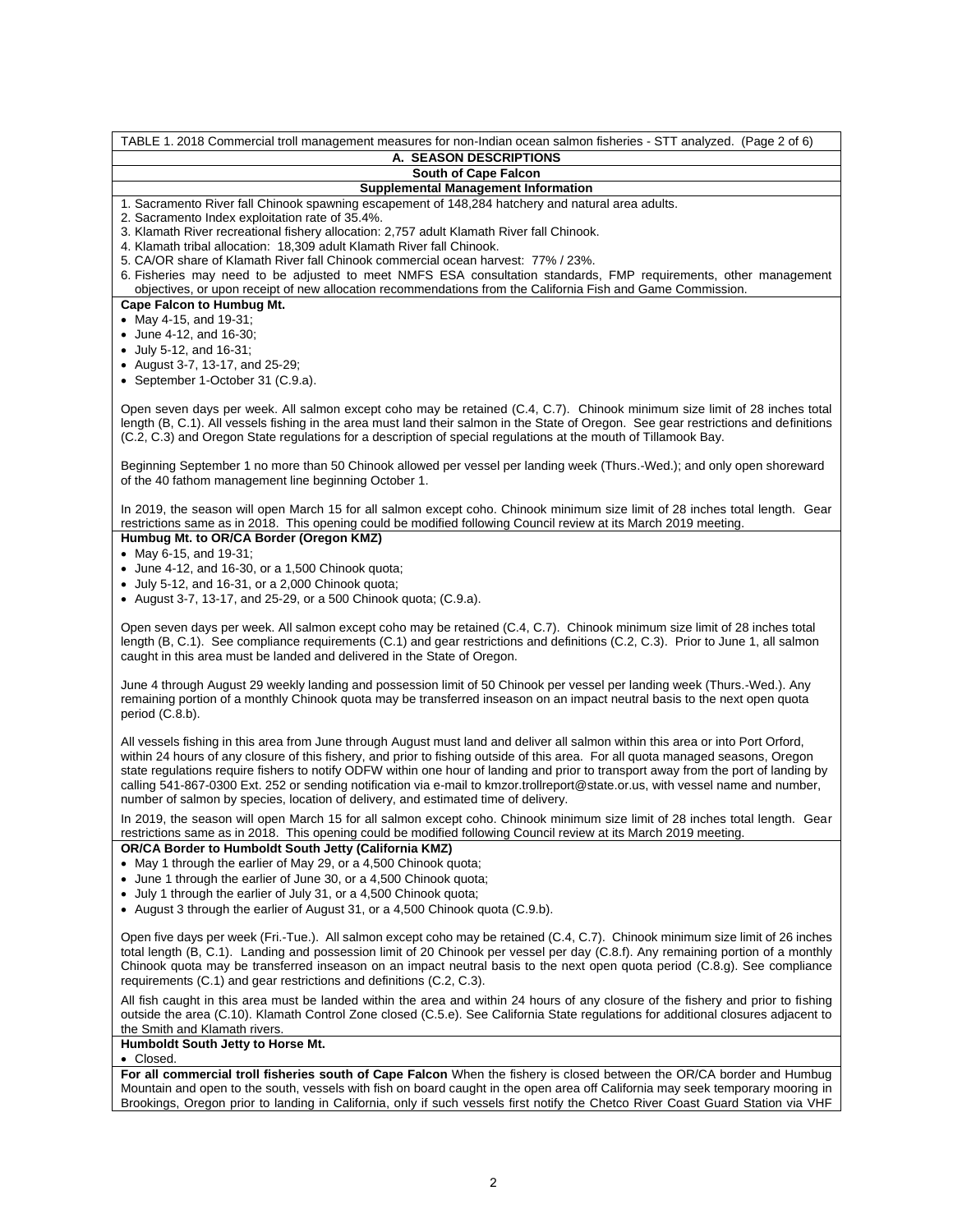channel 22A between the hours of 0500 and 2200 and provide the vessel name, number of fish on board, and estimated time of arrival (C.6).

TABLE 1. 2018 Commercial troll management measures for non-Indian ocean salmon fisheries - STT analyzed. (Page 3 of 6)

## **A. SEASON DESCRIPTIONS**

## **Horse Mt. to Point Arena (Fort Bragg)**

July 26-August 29;

 $\bullet$  September 1-30 (C.9.b).

Open seven days per week. All salmon except coho may be retained (C.4, C.7). Chinook minimum size limit of 26 inches total length (B, C.1). See compliance requirements (C.1) and gear restrictions and definitions (C.2, C.3). All salmon must be landed in California.

All salmon caught in California prior to September 1 must be landed and offloaded no later than 11:59 p.m., August 30 (C.6). When the CA KMZ fishery is open, all fish caught in the area must be landed south of Horse Mountain until the CA KMZ fishery has been closed for at least 24 hours (C.6). During September, all fish must be landed north of Point Arena (C.6).

In 2019, the season will open April 16-30 for all salmon except coho, with a 27 inch Chinook minimum size limit and the same gear restrictions as in 2018. All salmon caught in the area must be landed in the area. This opening could be modified following Council review at its March 2019 meeting.

#### **Point Arena to Pigeon Point (San Francisco)**

July 26-August 29;

 $\bullet$  September 1-30 (C.9.b).

Open seven days per week. All salmon except coho may be retained (C.4, C.7). Chinook minimum size limit of 26 inches total length (B, C.1). See compliance requirements (C.1) and gear restrictions and definitions (C.2, C.3). All salmon must be landed in California.

All salmon caught in California prior to September 1 must be landed and offloaded no later than 11:59 p.m., August 30 (C.6). When the CA KMZ fishery is open, all fish caught in the area must be landed south of Horse Mountain until the CA KMZ fishery has been closed for at least 24 hours (C.6). During September, all fish must be landed south of Point Arena (C.6).

## **Point Reyes to Point San Pedro (Fall Area Target Zone)**

October 1-5 and 8-12.

Open five days per week, Monday through Friday. All salmon except coho may be retained (C.4, C.7). Chinook minimum size limit of 26 inches total length (B, C.1). All salmon caught in this area must be landed between Point Arena and Pigeon Point (C.6). See compliance requirements (C.1) and gear restrictions and definitions (C.2, C.3).

## **Pigeon Point to U.S./Mexico Border (Monterey)**

June 9-30 (C.9.b).

Open seven days per week. All salmon except coho may be retained (C.4, C.7). Chinook minimum size limit of 26 inches total length (B, C.1). All salmon must be landed in California. See compliance requirements (C.1) and gear restrictions and definitions (C.2, C.3).

All salmon caught in the area must be landed and offloaded no later than 11:59 p.m., July 15 (C.6).

When the CA KMZ fishery is open, all fish caught in the area must be landed south of Horse Mountain until the CA KMZ fishery has been closed for at least 24 hours (C.6).

**For all commercial troll fisheries In California:** California State regulations require all salmon be made available to a CDFW representative for sampling immediately at port of landing. Any person in possession of a salmon with a missing adipose fin, upon request by an authorized agent or employee of the CDFW, shall immediately relinquish the head of the salmon to the State (California Fish and Game Code §8226).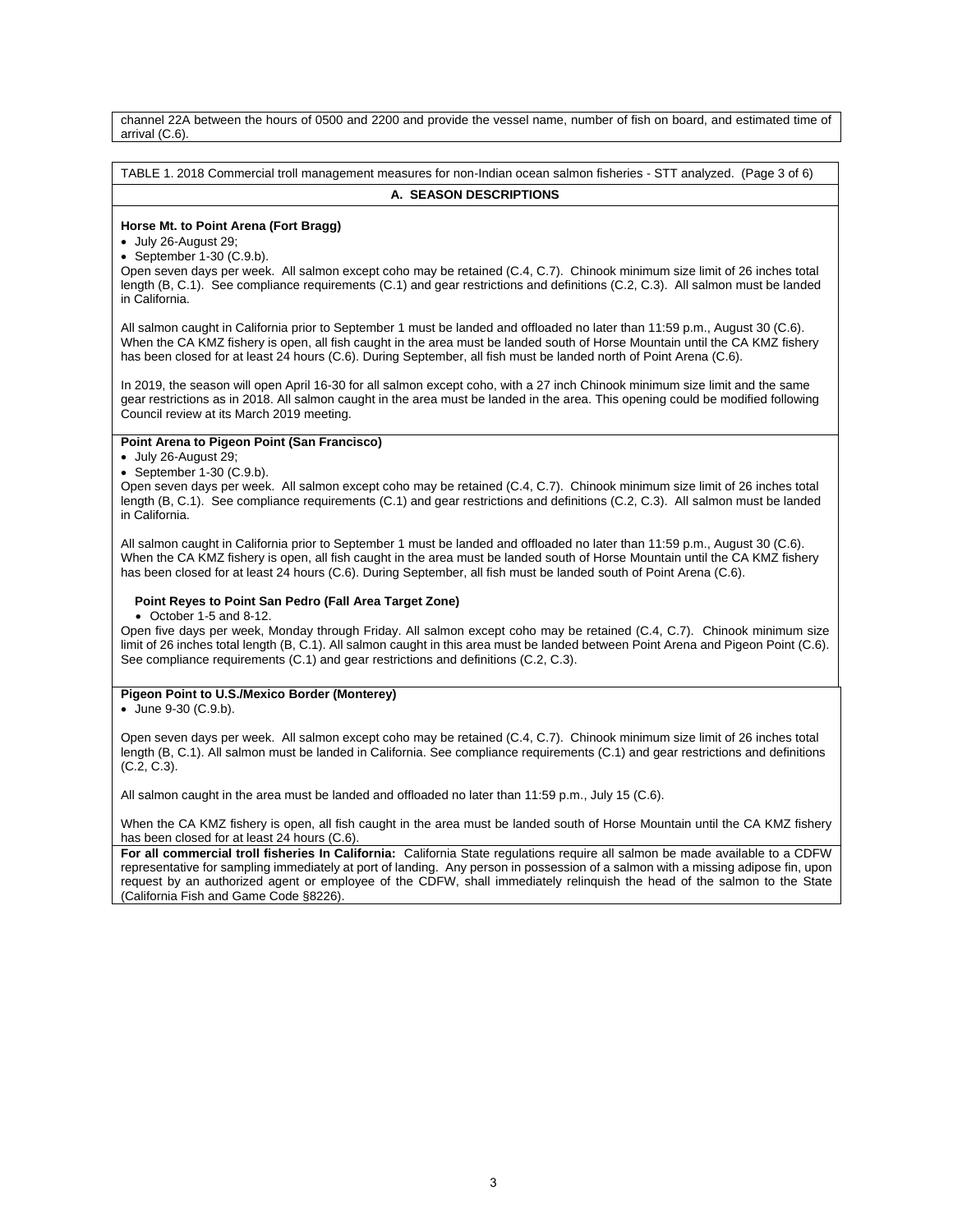TABLE 1. 2018 Commercial troll management Alternatives for non-Indian ocean salmon fisheries - STT analyzed. (Page 4 of 6)

| B. MINIMUM SIZE (Inches) (See C.1)   |                 |          |                     |          |      |  |  |  |
|--------------------------------------|-----------------|----------|---------------------|----------|------|--|--|--|
| Chinook<br>Coho                      |                 |          |                     |          |      |  |  |  |
| Area (when open)                     | Total<br>Length | Head-off | <b>Total Length</b> | Head-off | Pink |  |  |  |
| North of Cape Falcon                 | 28              | 21.5     | 16                  | 12       | None |  |  |  |
| Cape Falcon to Humbug Mt.            | 28              | 21.5     |                     |          | None |  |  |  |
| Humbug Mt. to OR/CA Border           | 28              | 21.5     |                     |          | None |  |  |  |
| OR/CA Border to Humboldt South Jetty | 26              | 19.5     |                     |          | 26   |  |  |  |
| Horse Mt. to Pt. Arena               | 26              | 19.5     |                     |          | 26   |  |  |  |
| Pt. Arena to Pigeon Pt.              | 26              | 19.5     |                     |          | 26   |  |  |  |
| Pigeon Pt. to U.S./Mexico Border     | 26              | 19.5     |                     |          | 26   |  |  |  |

 $\frac{1}{2}$ 

## **C. REQUIREMENTS, DEFINITIONS, RESTRICTIONS, OR EXCEPTIONS**

C.1. Compliance with Minimum Size or Other Special Restrictions: All salmon on board a vessel must meet the minimum size, landing/possession limit, or other special requirements for the area being fished and the area in which they are landed if the area is open or has been closed less than 48 hours for that species of salmon. Salmon may be landed in an area that has been closed for a species of salmon more than 48 hours only if they meet the minimum size, landing/possession limit, or other special requirements for the area in which they were caught. Salmon may not be filleted prior to landing.

 Any person who is required to report a salmon landing by applicable state law must include on the state landing receipt for that landing both the number and weight of salmon landed by species. States may require fish landing/receiving tickets be kept on board the vessel for 90 days or more after landing to account for all previous salmon landings.

#### C.2. Gear Restrictions:

- a. Salmon may be taken only by hook and line using single point, single shank, barbless hooks.
- b. Cape Falcon, Oregon, to the OR/CA border: No more than 4 spreads are allowed per line.
- c. OR/CA border to U.S./Mexico border: No more than 6 lines are allowed per vessel, and barbless circle hooks are required when fishing with bait by any means other than trolling.

#### C.3. Gear Definitions:

*Trolling defined*: Fishing from a boat or floating device that is making way by means of a source of power, other than drifting by means of the prevailing water current or weather conditions.

*Troll fishing gear defined*: One or more lines that drag hooks behind a moving fishing vessel engaged in trolling. In that portion of the fishery management area off Oregon and Washington, the line or lines must be affixed to the vessel and must not be intentionally disengaged from the vessel at any time during the fishing operation.

*Spread defined*: A single leader connected to an individual lure and/or bait.

*Circle hook defined*: A hook with a generally circular shape and a point which turns inward, pointing directly to the shank at a 90º angle.

#### C.4. Vessel Operation in Closed Areas with Salmon on Board:

- a. Except as provided under C.4.b below, it is unlawful for a vessel to have troll or recreational gear in the water while in any area closed to fishing for a certain species of salmon, while possessing that species of salmon; however, fishing for species other than salmon is not prohibited if the area is open for such species, and no salmon are in possession.
- b. When Genetic Stock Identification (GSI) samples will be collected in an area closed to commercial salmon fishing, the scientific research permit holder shall notify NOAA OLE, USCG, CDFW, WDFW, ODFW and OSP at least 24 hours prior to sampling and provide the following information: the vessel name, date, location and time collection activities will be done. Any vessel collecting GSI samples in a closed area shall not possess any salmon other than those from which GSI samples are being collected. Salmon caught for collection of GSI samples must be immediately released in good condition after collection of samples.

#### C.5.Control Zone Definitions:

- a. *Cape Flattery Control Zone*  The area from Cape Flattery (48º23'00" N. lat.) to the northern boundary of the U.S. EEZ; and the area from Cape Flattery south to Cape Alava (48º10'00" N. lat.) and east of 125º05'00" W. long.
- b. *Mandatory Yelloweye Rockfish Conservation Area* The area in Washington Marine Catch Area 3 from 48°00.00' N. lat.; 125°14.00' W. long. to 48°02.00' N. lat.; 125°14.00' W. long. to 48°02.00' N. lat.; 125°16.50' W. long. to 48°00.00' N. lat.; 125°16.50' W. long. and connecting back to 48°00.00' N. lat.; 125°14.00' W. long.
- c. *Grays Harbor Control Zone* The area defined by a line drawn from the Westport Lighthouse (46° 53'18" N. lat., 124° 07'01" W. long.) to Buoy #2 (46° 52'42" N. lat., 124°12'42" W. long.) to Buoy #3 (46° 55'00" N. lat., 124°14'48" W. long.) to the Grays Harbor north jetty (46° 55'36" N. lat., 124°10'51" W. long.).
- d. *Columbia Control Zone* An area at the Columbia River mouth, bounded on the west by a line running northeast/southwest between the red lighted Buoy #4 (46°13'35" N. lat., 124°06'50" W. long.) and the green lighted Buoy #7 (46°15'09' N. lat., 124°06'16" W. long.); on the east, by the Buoy #10 line which bears north/south at 357° true from the south jetty at 46°14'00" N. lat.,124°03'07" W. long. to its intersection with the north jetty; on the north, by a line running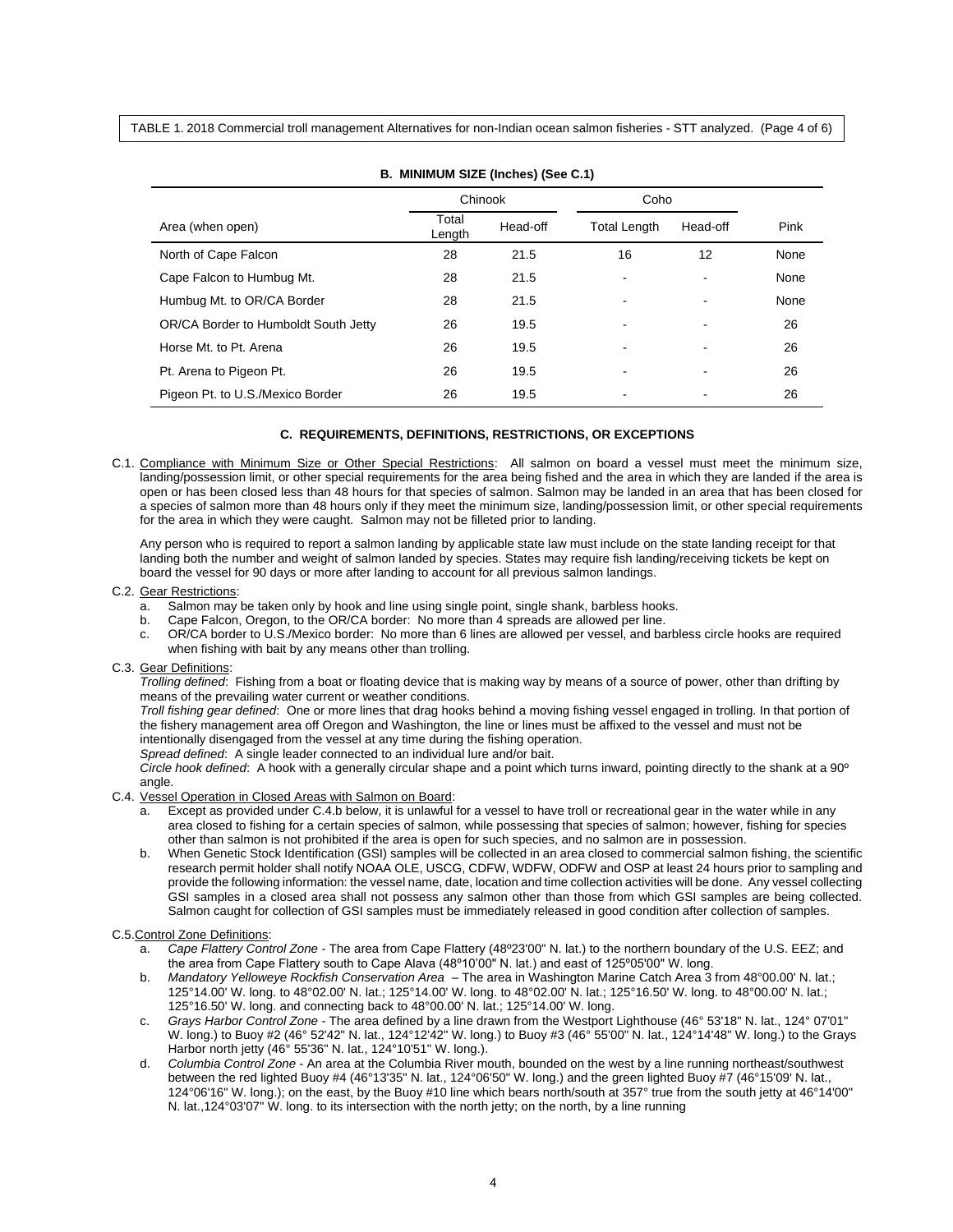TABLE 1. 2018 Commercial troll management Alternatives for non-Indian ocean salmon fisheries - STT analyzed. (Page 5 of 6)

#### **C. REQUIREMENTS, DEFINITIONS, RESTRICTIONS, OR EXCEPTIONS** *(continued)*

C.5.Control Zone Definitions:

 northeast/southwest between the green lighted Buoy #7 to the tip of the north jetty (46°15'48" N. lat., 124°05'20" W. long.), and then along the north jetty to the point of intersection with the Buoy #10 line; and, on the south, by a line running northeast/southwest between the red lighted Buoy #4 and tip of the south jetty (46°14'03" N. lat., 124°04'05" W. long.), and then along the south jetty to the point of intersection with the Buoy #10 line.

- e. *Klamath Control Zone* The ocean area at the Klamath River mouth bounded on the north by 41°38'48" N. lat. (approximately 6 nautical miles north of the Klamath River mouth); on the west by 124°23'00" W. long. (approximately 12 nautical miles off shore); and on the south by 41°26'48" N. lat. (approximately 6 nautical miles south of the Klamath River mouth).
- f. Waypoints for the 40 fathom regulatory line from Cape Falcon to Humbug Mt. (50 CFR 660.71 (k) (12)-(70).

| 45°46.00' N. lat., 124°04.49' W. long.; | 44°41.68′ N. lat., 124°15.38′ W. long.; | 43°17.96' N. lat., 124°28.81' W. long.; |
|-----------------------------------------|-----------------------------------------|-----------------------------------------|
| 45°44.34' N. lat., 124°05.09' W. long.; | 44°34.87' N. lat., 124°15.80' W. long.; | 43°16.75' N. lat., 124°28.42' W. long.; |
| 45°40.64' N. lat., 124°04.90' W. long.; | 44°33.74' N. lat., 124°14.44' W. long.; | 43°13.97' N. lat., 124°31.99' W. long.; |
| 45°33.00' N. lat., 124°04.46' W. long.; | 44°27.66' N. lat., 124°16.99' W. long.; | 43°13.72' N. lat., 124°33.25' W. long.; |
| 45°32.27' N. lat., 124°04.74' W. long.; | 44°19.13' N. lat., 124°19.22' W. long.; | 43°12.26' N. lat., 124°34.16' W. long.; |
| 45°29.26' N. lat., 124°04.22' W. long.; | 44°15.35' N. lat., 124°17.38' W. long.; | 43°10.96' N. lat., 124°32.33' W. long.; |
| 45°20.25' N. lat., 124°04.67' W. long.; | 44°14.38' N. lat., 124°17.78' W. long.; | 43°05.65' N. lat., 124°31.52' W. long.; |
| 45°19.99' N. lat., 124°04.62' W. long.; | 44°12.80' N. lat., 124°17.18' W. long.; | 42°59.66' N. lat., 124°32.58' W. long.; |
| 45°17.50' N. lat., 124°04.91' W. long.; | 44°09.23' N. lat., 124°15.96' W. long.; | 42°54.97' N. lat., 124°36.99' W. long.; |
| 45°11.29' N. lat., 124°05.20' W. long.; | 44°08.38' N. lat., 124°16.79' W. long.; | 42°53.81' N. lat., 124°38.57' W. long.; |
| 45°05.80' N. lat., 124°05.40' W. long.; | 44°08.30' N. lat., 124°16.75' W. long.; | 42°50.00' N. lat., 124°39.68' W. long.; |
| 45°05.08' N. lat., 124°05.93' W. long.; | 44°01.18' N. lat., 124°15.42' W. long.; | 42°49.13' N. lat., 124°39.70' W. long.; |
| 45°03.83' N. lat., 124°06.47' W. long.; | 43°51.61' N. lat., 124°14.68' W. long.; | 42°46.47' N. lat., 124°38.89' W. long.; |
| 45°01.70' N. lat., 124°06.53' W. long.; | 43°42.66' N. lat., 124°15.46' W. long.; | 42°45.74' N. lat., 124°38.86' W. long.; |
| 44°58.75' N. lat., 124°07.14' W. long.; | 43°40.49' N. lat., 124°15.74' W. long.; | 42°44.79' N. lat., 124°37.96' W. long.; |
| 44°51.28' N. lat., 124°10.21' W. long.; | 43°38.77' N. lat., 124°15.64' W. long.; | 42°45.01' N. lat., 124°36.39' W. long.; |
| 44°49.49' N. lat., 124°10.90' W. long.; | 43°34.52' N. lat., 124°16.73' W. long.; | 42°44.14' N. lat., 124°35.17' W. long.; |
| 44°44.96' N. lat., 124°14.39' W. long.; | 43°28.82' N. lat., 124°19.52' W. long.; | 42°42.14' N. lat., 124°32.82' W. long.; |
| 44°43.44' N. lat., 124°14.78' W. long.; | 43°23.91' N. lat., 124°24.28' W. long.; | 42°40.50' N. lat., 124°31.98' W. long.  |
| 44°42.26' N. lat., 124°13.81' W. long.; | 43°20.83' N. lat., 124°26.63' W. long.; |                                         |

C.6. Notification When Unsafe Conditions Prevent Compliance with Regulations: If prevented by unsafe weather conditions or mechanical problems from meeting special management area landing restrictions, vessels must notify the U.S. Coast Guard and receive acknowledgment of such notification prior to leaving the area. This notification shall include the name of the vessel, port where delivery will be made, approximate number of salmon (by species) on board, the estimated time of arrival, and the specific reason the vessel is not able to meet special management area landing restrictions.

In addition to contacting the U.S. Coast Guard, vessels fishing south of the Oregon/California border must notify CDFW within one hour of leaving the management area by calling 800-889-8346 and providing the same information as reported to the U.S. Coast Guard. All salmon must be offloaded within 24 hours of reaching port.

C.7. Incidental Halibut Harvest: During authorized periods, the operator of a vessel that has been issued an incidental halibut harvest license may retain Pacific halibut caught incidentally in Area 2A while trolling for salmon. Halibut retained must be no less than 32 inches in total length, measured from the tip of the lower jaw with the mouth closed to the extreme end of the middle of the tail, and must be landed with the head on. When halibut are caught and landed incidental to commercial salmon fishing by an IPHC license holder, any person who is required to report the salmon landing by applicable state law must include on the state landing receipt for that landing both the number of halibut landed, and the total dressed, head-on weight of halibut landed, in pounds, as well as the number and species of salmon landed.

 License applications for incidental harvest must be obtained from the International Pacific Halibut Commission (phone: 206-634- 1838). Applicants must apply prior to mid-March 2018 for 2018 permits (*exact date to be set by the IPHC in early 2018*). Incidental harvest is authorized only during April, May, and June of the 2018 troll seasons, and after June 30 in 2018 if quota remains and if announced on the NMFS hotline (phone: 800-662-9825 or 206-526-6667). WDFW, ODFW, and CDFW will monitor landings. If the landings are projected to exceed the IPHC's 35,620 pound preseason allocation or the total Area 2A non-Indian commercial Pacific halibut allocation, NMFS will take inseason action to prohibit retention of halibut in the non-Indian salmon troll fishery.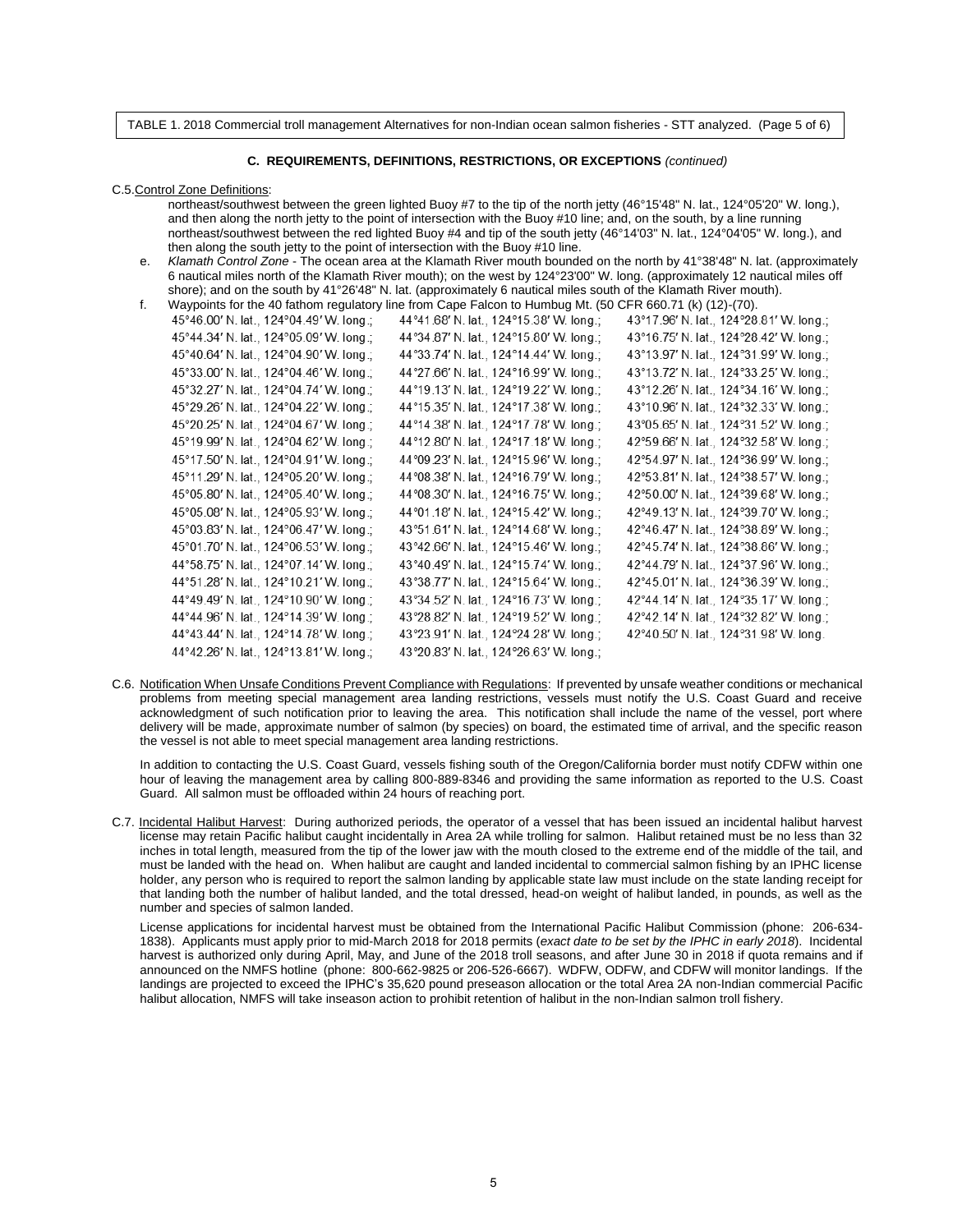TABLE 1. 2018Commercial troll management Alternatives for non-Indian ocean salmon fisheries - STT analyzed. (Page 6 of 6)

#### **C. REQUIREMENTS, DEFINITIONS, RESTRICTIONS, OR EXCEPTIONS** *(continued)*

Incidental Pacific halibut catch regulations in the commercial salmon troll fishery adopted for 2018, prior to any 2018 inseason action, will be in effect when incidental Pacific halibut retention opens on April 1, 2019 unless otherwise modified by inseason action at the March 2019 Council meeting.

*Alternative I* - May 1, 2018 until the end of the 2018 salmon troll season, and April 1-30, 2019, license holders may land or possess no more than one Pacific halibut per three Chinook, except one Pacific halibut may be possessed or landed w ithout meeting the ratio requirement, and no more than 20 halibut may be possessed or landed per trip. Pacific halibut retained must be no less than 32 inches in total length (w ith head on).

*Alternative II* - - May 1, 2018 until the end of the 2018 salmon troll season, and April 1-30, 2019, license holders may land or possess no more than one Pacific halibut per three Chinook, except one Pacific halibut may be possessed or landed w ithout meeting the ratio requirement, and no more than 30 halibut may be possessed or landed per trip. Pacific halibut retained must be no less than 32 inches in total length (w ith head on).

*Alternative III* - - May 1, 2018 until the end of the 2018 salmon troll season, and April 1-30, 2019, license holders may land or possess no more than one Pacific halibut per tw o Chinook, except tw o Pacific halibut may be possessed or landed w ithout meeting the ratio requirement, and no more than 35 halibut may be possessed or landed per trip. Pacific halibut retained must be no less than 32 inches in total length (w ith head on).

a. "C-shaped" yelloweye rockfish conservation area is an area to be voluntarily avoided for salmon trolling. NMFS and the Council request salmon trollers voluntarily avoid this area in order to protect yelloweye rockfish. The area is defined in the Pacific Council Halibut Catch Sharing Plan in the North Coast subarea (Washington marine area 3), with the following coordinates in the order listed:

48°18' N. lat.; 125°18' W. long.; 48°18' N. lat.; 124°59' W. long.; 48°11' N. lat.; 124°59' W. long.; 48°11' N. lat.; 125°11' W. long.; 48°04' N. lat.; 125°11' W. long.; 48°04' N. lat.; 124°59' W. long.; 48°00' N. lat.; 124°59' W. long.; 48°00' N. lat.; 125°18' W. long.; and connecting back to 48°18' N. lat.; 125°18' W. long.

- C.8. Inseason Management: In addition to standard inseason actions or modifications already noted under the season description, the following inseason guidance is provided to NMFS:
	- a. Chinook remaining from the May through June non-Indian commercial troll harvest guideline north of Cape Falcon may be transferred to the July through September harvest guideline if the transfer would not result in exceeding preseason impact expectations on any stocks.
	- b. Chinook remaining from the June or July non-Indian commercial troll quotas in the Oregon KMZ may be transferred to the Chinook quota for the next open quota period if the transfer would not result in exceeding preseason impact expectations on any stocks.
	- c. NMFS may transfer salmon between the recreational and commercial fisheries north of Cape Falcon if there is agreement among the areas' representatives on the Salmon Advisory Subpanel (SAS), and if the transfer would not result in exceeding preseason impact expectations on any stocks.
	- d. At the March 2019 meeting, the Council will consider inseason recommendations for special regulations for any experimental fisheries (proposals must meet Council protocol and be received in November 2018).
	- e. If retention of unmarked coho (adipose fin intact) is permitted by inseason action, the allowable coho quota will be adjusted to ensure preseason projected impacts on all stocks is not exceeded.
	- f. Landing limits may be modified inseason to sustain season length and keep harvest within overall quotas.
	- g. Chinook remaining from the remaining May, June, and /or July non-Indian commercial troll quotas in the California KMZ may be transferred to the Chinook quota for the next open period if the transfer would not result in exceeding preseason impact expectations on any stocks.
- C.9. State Waters Fisheries: Consistent with Council management objectives:
	- a. The State of Oregon may establish additional late-season fisheries in state waters.
	- b. The State of California may establish limited fisheries in selected state waters.
		- Check state regulations for details.
- C.10. For the purposes of California Fish and Game Code, Section 8232.5, the definition of the Klamath Management Zone (KMZ) for the ocean salmon season shall be that area from Humbug Mountain, Oregon, to Horse Mountain, California.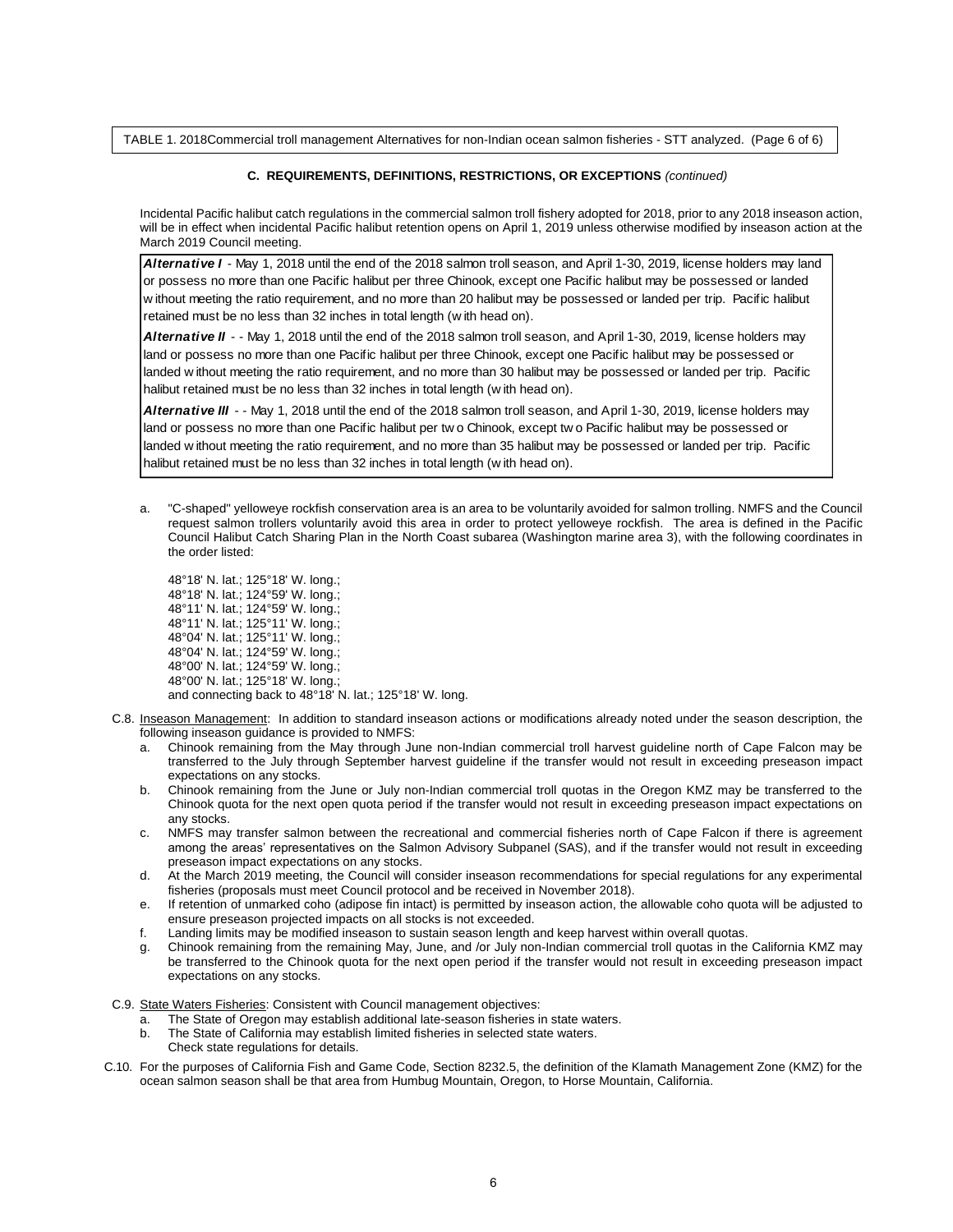TABLE 2. 2018 Recreational management measures for non-Indian ocean salmon fisheries - STT analyzed. (Page 1 of 5)

#### **A. SEASON DESCRIPTIONS**

#### **North of Cape Falcon**

#### **Supplemental Management Information**

- 1. Overall non-Indian TAC: 60,000 Chinook and 47,600 coho marked with a healed adipose fin clip (marked).
- 2. Recreational TAC: 30,000 Chinook and 42,000 marked coho; all retained coho must be marked.
- 3. A trade with commercial troll may be considered in April.
- 4. No Area 4B add-on fishery.
- 5. Buoy 10 fishery opens August 1 with an expected landed catch of 15,000 marked coho in August and September.
- 6. Overall Chinook and/or coho TACs may need to be reduced or fisheries adjusted to meet NMFS ESA guidance, FMP requirements, upon conclusion of negotiations in the North of Falcon forum, or upon receipt of preseason catch and abundance expectations for Canadian and Alaskan fisheries.

#### **U.S./Canada Border to Cape Alava (Neah Bay Subarea**)

June 30 through earlier of September 3 or 4,370 marked coho subarea quota with a subarea guideline of 5,300 Chinook (C.5).

Open seven days per week. All salmon may be retained, except no chum beginning August 1; two salmon per day. All coho must be marked with a healed adipose fin clip (C.1).

Beginning August 1, Chinook non-retention east of the Bonilla-Tatoosh line (C.4.a) during Council managed ocean fishery. See gear restrictions and definitions (C.2, C.3).

#### **Cape Alava to Queets River (La Push Subarea)**

June 23 through earlier of September 3 or 1,090 marked coho subarea quota with a subarea guideline of 1,700 Chinook (C.5)

Open seven days per week. All salmon may be retained, two salmon per day. All coho must be marked with a healed adipose fin clip (C.1). See gear restrictions and definitions (C.2, C.3).

#### **Queets River to Leadbetter Point (Westport Subarea)**

 June 24 through earlier of September 3 or 15,540 marked coho subarea quota with a subarea guideline of 14,200 Chinook (C.5).

Open five days per week (Sun. - Thurs.). All salmon may be retained; two salmon per day, no more than one of which may be a Chinook. All coho must be marked with a healed adipose fin clip (C.1).

See gear restrictions and definitions (C.2, C.3). Grays Harbor Control Zone closed beginning August 13 (C.4.b).

#### **Leadbetter Point to Cape Falcon (Columbia River Subarea)**

 June 23 through earlier of September 3 or 21,000 marked coho subarea quota with a subarea guideline of 8,800 Chinook (C.5).

Open seven days per week. All salmon may be retained; two salmon per day, no more than one of which may be a Chinook. All coho must be marked with a healed adipose fin clip (C.1). See gear restrictions and definitions (C.2, C.3). Columbia Control Zone closed (C.4.c).

**For all recreational fisheries North of Cape Falcon:** Inseason management may be used to sustain season length and keep harvest within the overall Chinook and coho recreational TACs for north of Cape Falcon (C.5).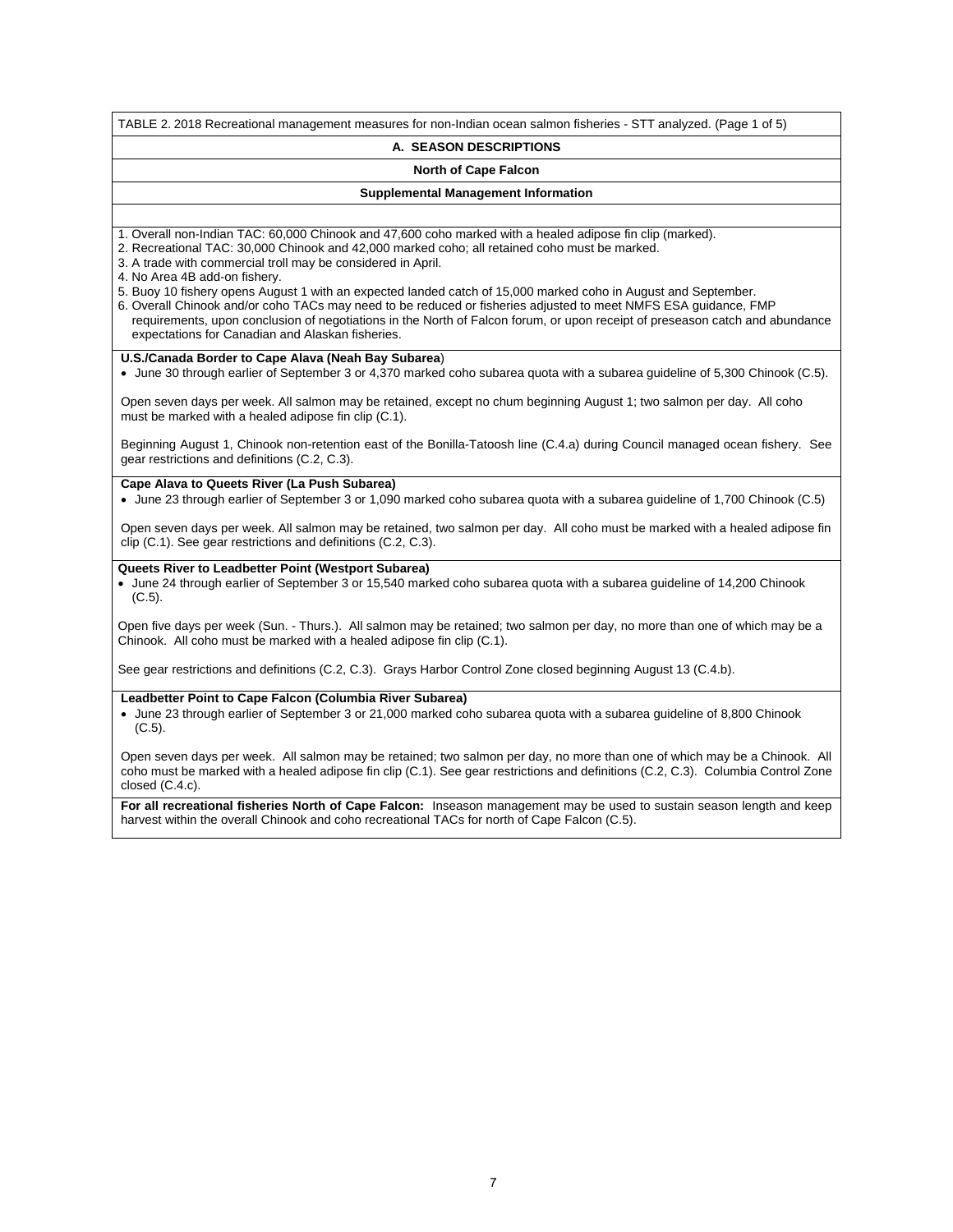| TABLE 2. 2018 Recreational management measures for non-Indian ocean salmon fisheries - STT analyzed. (Page 2 of 5)                                                                                                                                                                                                                                                                                                                                           |
|--------------------------------------------------------------------------------------------------------------------------------------------------------------------------------------------------------------------------------------------------------------------------------------------------------------------------------------------------------------------------------------------------------------------------------------------------------------|
| A. SEASON DESCRIPTIONS                                                                                                                                                                                                                                                                                                                                                                                                                                       |
| South of Cape Falcon                                                                                                                                                                                                                                                                                                                                                                                                                                         |
| <b>Supplemental Management Information</b>                                                                                                                                                                                                                                                                                                                                                                                                                   |
| 1. Sacramento River fall Chinook spawning escapement of 148,284 hatchery and natural area adults.<br>2. Sacramento Index exploitation rate of 35.4%.<br>3. Klamath River recreational fishery allocation: 2,757 adult Klamath River fall Chinook.<br>4. Klamath tribal allocation: 18,309 adult Klamath River fall Chinook.<br>5. Overall recreational coho TAC: 35,000 coho marked with a healed adipose fin clip (marked), and 3,500 coho in the non-mark- |
| selective coho fishery.<br>6. Fisheries may need to be adjusted to meet NMFS ESA consultation standards, FMP requirements, other management<br>objectives, or upon receipt of new allocation recommendations from the CFGC.                                                                                                                                                                                                                                  |
| <b>Cape Falcon to Humbug Mt.</b><br>• March 15-October 31 (C.6), except as provided below during the mark-selective coho fishery and the non-mark-selective coho<br>fishery $(C.5)$ .                                                                                                                                                                                                                                                                        |
| Open seven days per week. All salmon except coho may be retained, two salmon per day (C.1). Chinook minimum size limit of<br>24 inches total length (B). See gear restrictions and definitions (C.2, C.3).                                                                                                                                                                                                                                                   |
| October 1-31: The fishery is only open shoreward of the 40 fathom management line.                                                                                                                                                                                                                                                                                                                                                                           |
| In 2019, the season will open March 15 for all salmon except coho, two salmon per day (C.1). Chinook minimum size limit of 24<br>inches total length (B); and the same gear restrictions as in 2018 (C.2, C.3).                                                                                                                                                                                                                                              |
| Cape Falcon to Humbug Mt.                                                                                                                                                                                                                                                                                                                                                                                                                                    |
| Mark-selective coho fishery:<br>• June 30 through the earlier of September 3, or a landed catch of 35,000 marked coho (C.6).                                                                                                                                                                                                                                                                                                                                 |
| Open seven days per week. All salmon, two salmon per day. All retained coho must be marked with a healed adipose fin clip (C.1).<br>See minimum size limits (B). See gear restrictions and definitions (C.2, C.3, C.5.e).                                                                                                                                                                                                                                    |
| Non-mark-selective coho fishery:<br>• September 7-8, and each Friday through Saturday thereafter through the earlier of September 29 or a landed catch of a 3,500<br>non-mark-selective coho quota (C.6). Open days may be modified inseason.                                                                                                                                                                                                                |
| All salmon, two salmon per day (C.1). See minimum size limits (B). See gear restrictions and definitions (C.2, C.3).                                                                                                                                                                                                                                                                                                                                         |
| Humbug Mt. to OR/CA Border (Oregon KMZ)<br>• May 19 through August 26 (C.6).                                                                                                                                                                                                                                                                                                                                                                                 |
| Open seven days per week. All salmon except coho may be retained, two salmon per day (C.1). Chinook minimum size limit of<br>24 inches total length (B). See gear restrictions and definitions (C.2, C.3).<br>For Poerastianal Fisheries from Cano Falcon to Humbug Mt - Fishing in the Steppural Rapk velloweve resktish conservation                                                                                                                       |

**For Recreational Fisheries from Cape Falcon to Humbug Mt.:** Fishing in the Stonewall Bank yelloweye rockfish conservation area restricted to trolling only on days the all depth recreational halibut fishery is open (call the halibut fishing hotline 1-800-662- 9825 for specific dates) (C.3.b, C.4.d).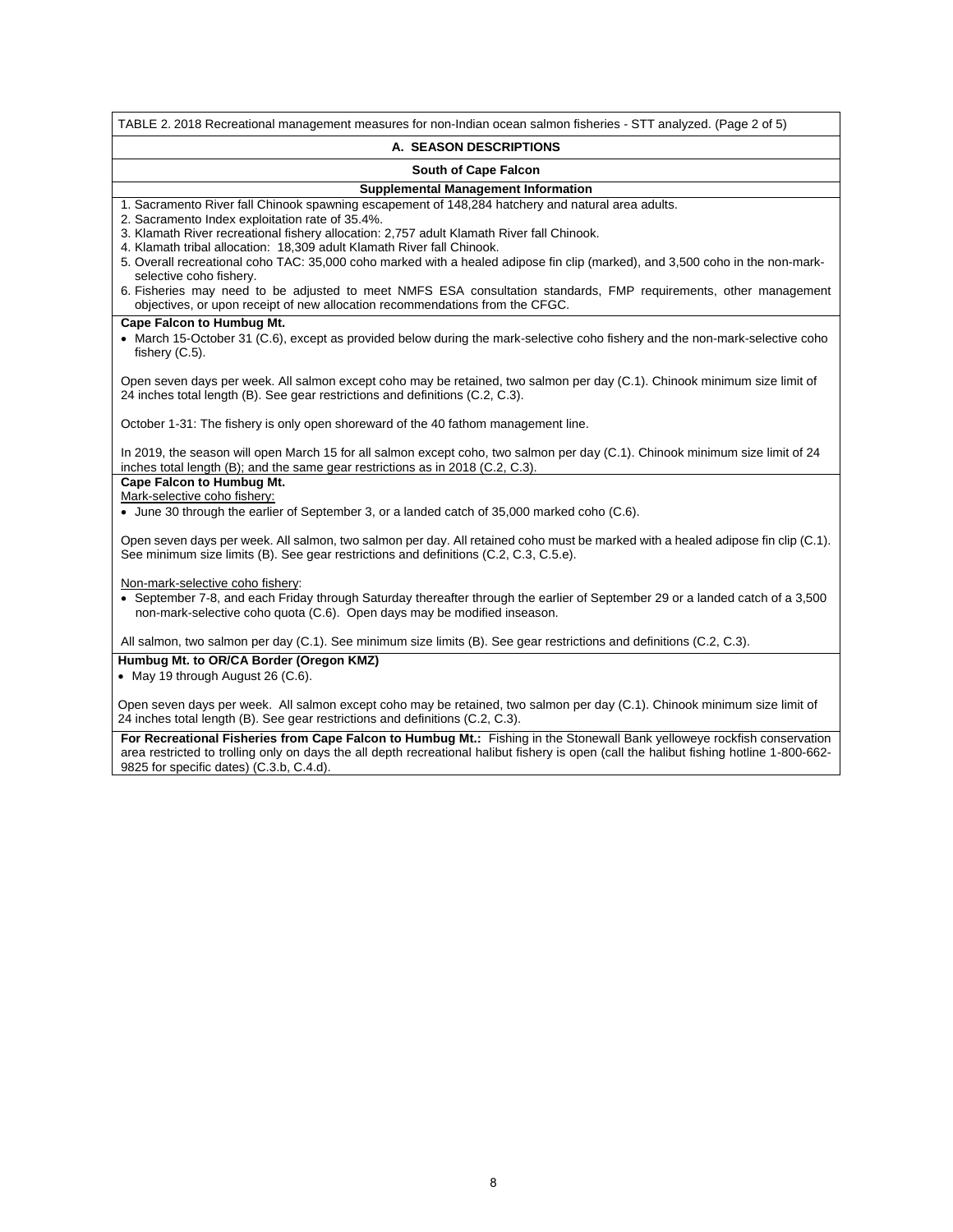TABLE 2. 2018 Recreational management measures for non-Indian ocean salmon fisheries - STT analyzed. (Page 3 of 5)

#### **A. SEASON DESCRIPTIONS**

## **OR/CA Border to Horse Mt. (California KMZ)**

June 1- September 3 (C.6).

Open seven days per week. All salmon except coho may be retained, two salmon per day (C.1). Chinook minimum size limit of 20 inches total length (B). See gear restrictions and definitions (C.2, C.3).

Klamath Control Zone closed in August (C.4.e). See California State regulations for additional closures adjacent to the Smith, Eel, and Klamath Rivers.

#### **Horse Mt. to Point Arena (Fort Bragg)**

 $\bullet$  June 11-October 31 (C.6).

Open seven days per week. All salmon except coho may be retained, two salmon per day (C.1). Chinook minimum size limit of 20 inches total length (B). See gear restrictions and definitions (C.2, C.3).

In 2019, season opens April 6 for all salmon except coho, two salmon per day (C.1). Chinook minimum size limit of 20 inches total length (B); and the same gear restrictions as in 2018 (C.2, C.3).

#### **Point Arena to Pigeon Point (San Francisco)**

 $\bullet$  June 11-October 31 (C.6).

Open seven days per week. All salmon except coho may be retained, two salmon per day (C.1). Chinook minimum size limit of 20 inches total length (B). See gear restrictions and definitions (C.2, C.3).

In 2019, season opens April 6 for all salmon except coho, two salmon per day (C.1). Chinook minimum size limit of 24 inches total length (B); and the same gear restrictions as in 2018 (C.2, C.3).

#### **Pigeon Point to U.S./Mexico Border (Monterey)**

 $\bullet$  April 7-July 1 (C.6).

Open seven days per week. All salmon except coho may be retained, two salmon per day (C.1). Chinook minimum size limit of 24 inches total length (B). See gear restrictions and definitions (C.2, C.3).

In 2019, season opens April 6 for all salmon except coho, two salmon per day (C.1). Chinook minimum size limit of 24 inches total length (B); and the same gear restrictions as in 2018 (C.2, C.3).

California State regulations require all salmon be made available to a CDFW representative for sampling immediately at port of landing. Any person in possession of a salmon with a missing adipose fin, upon request by an authorized agent or employee of the CDFW, shall immediately relinquish the head of the salmon to the state. (California Code of Regulations Title 14 Section 1.73)

## **B. MINIMUM SIZE (Inches) (See C.1)**

| Area (when open)                 | Chinook | Coho | Pink |
|----------------------------------|---------|------|------|
| North of Cape Falcon             | 24      | 16   | None |
| Cape Falcon to Humbug Mt.        | 24      | 16   | None |
| Humbug Mt. to OR/CA Border       | 24      | 16   | None |
| OR/CA Border to Horse Mt.        | 20      |      | 20   |
| Horse Mt. to Pt. Arena           | 20      |      | 20   |
| Pt. Arena to Pigeon Pt.          | 20      |      | 20   |
| Pigeon Pt. to U.S./Mexico Border | 24      |      | 24   |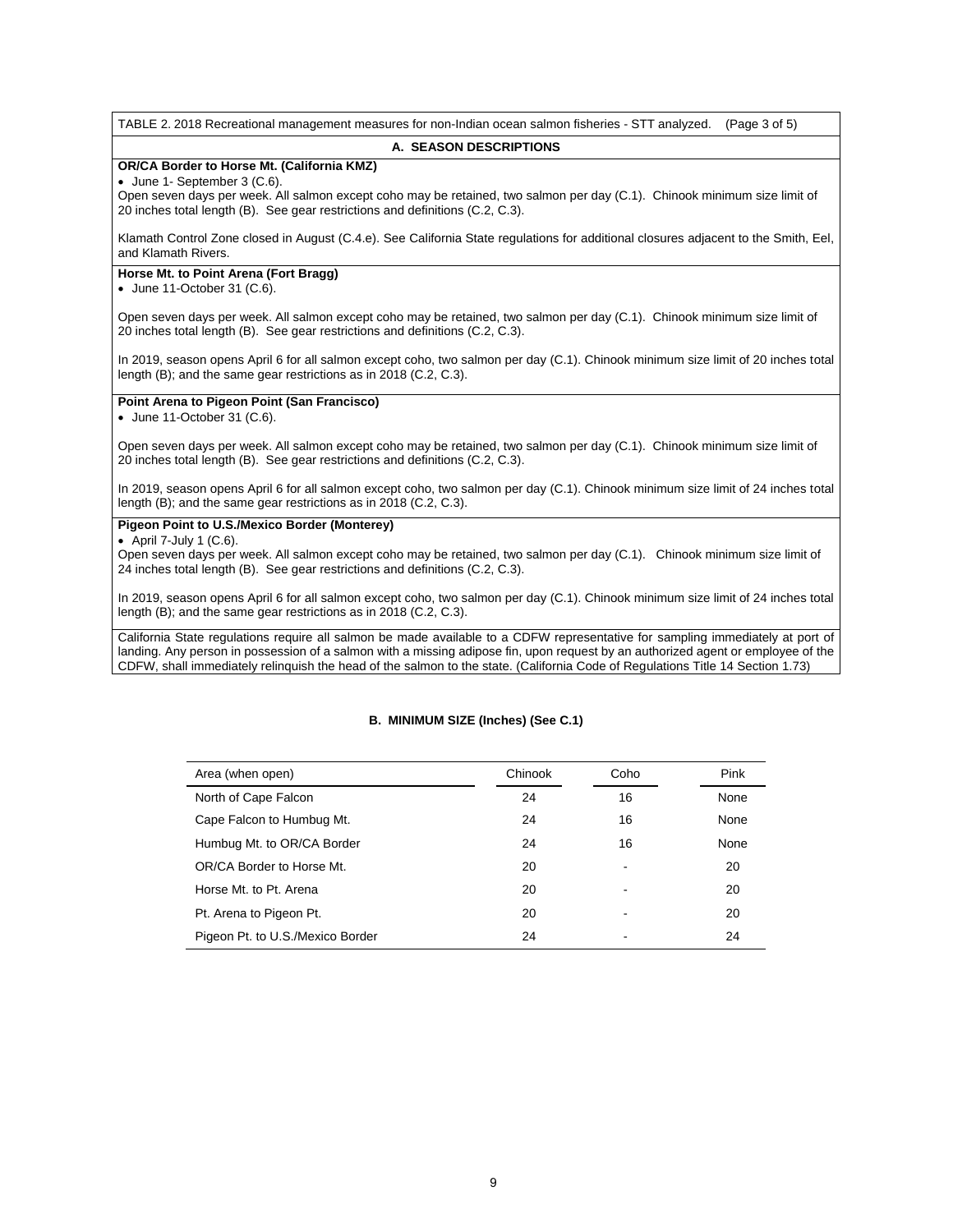TABLE 2. 2018 Recreational management Alternatives for non-Indian ocean salmon fisheries - STT analyzed. (Page 4 of 5)

#### **C. REQUIREMENTS, DEFINITIONS, RESTRICTIONS, OR EXCEPTIONS**

C.1. Compliance with Minimum Size and Other Special Restrictions: All salmon on board a vessel must meet the minimum size or other special requirements for the area being fished and the area in which they are landed if that area is open. Salmon may be landed in an area that is closed only if they meet the minimum size or other special requirements for the area in which they were caught. Salmon may not be filleted prior to landing.

*Ocean Boat Limits*: Off the coast of Washington, Oregon, and California, each fisher aboard a vessel may continue to use angling gear until the combined daily limits of Chinook and coho salmon for all licensed and juvenile anglers aboard have been attained (additional state restrictions may apply).

- C.2. Gear Restrictions: Salmon may be taken only by hook and line using barbless hooks. All persons fishing for salmon, and all persons fishing from a boat with salmon on board, must meet the gear restrictions listed below for specific areas or seasons.
	- a. *U.S./Canada Border to Pt. Conception, California*: No more than one rod may be used per angler; and no more than two single point, single shank barbless hooks are required for all fishing gear.
	- b. *Horse Mt., California, to Pt. Conception, California:* Single point, single shank, barbless circle hooks (see gear definitions below) are required when fishing with bait by any means other than trolling, and no more than two such hooks shall be used. When angling with two hooks, the distance between the hooks must not exceed five inches when measured from the top of the eye of the top hook to the inner base of the curve of the lower hook, and both hooks must be permanently tied in place (hard tied). Circle hooks are not required when artificial lures are used without bait.

#### C.3. Gear Definitions:

- a. *Recreational fishing gear defined*: Off Oregon and Washington, angling tackle consists of a single line that must be attached to a rod and reel held by hand or closely attended; the rod and reel must be held by hand while playing a hooked fish. No person may use more than one rod and line while fishing off Oregon or Washington. Off California, the line must be attached to a rod and reel held by hand or closely attended; weights directly attached to a line may not exceed four pounds (1.8 kg). While fishing off California north of Pt. Conception, no person fishing for salmon, and no person fishing from a boat with salmon on board, may use more than one rod and line. Fishing includes any activity which can reasonably be expected to result in the catching, taking, or harvesting of fish.
- b. *Trolling defined*: Angling from a boat or floating device that is making way by means of a source of power, other than drifting by means of the prevailing water current or weather conditions.
- c. *Circle hook defined*: A hook with a generally circular shape and a point which turns inward, pointing directly to the shank at a 90° angle.
- C.4. Control Zone Definitions:
	- a. *The Bonilla-Tatoosh Line*: A line running from the western end of Cape Flattery to Tatoosh Island Lighthouse (48°23'30" N. lat., 124°44'12" W. long.) to the buoy adjacent to Duntze Rock (48°24'37" N. lat., 124°44'37" W. long.), then in a straight line to Bonilla Pt. (48°35'39" N. lat., 124°42'58" W. long.) on Vancouver Island, British Columbia.
	- b. *Grays Harbor Control Zone* The area defined by a line drawn from the Westport Lighthouse (46° 53'18" N. lat., 124° 07'01" W. long.) to Buoy #2 (46° 52'42" N. lat., 124°12'42" W. long.) to Buoy #3 (46° 55'00" N. lat., 124°14'48" W. long.) to the Grays Harbor north jetty (46° 55'36" N. lat., 124°10'51" W. long.).
	- c. *Columbia Control Zone*: An area at the Columbia River mouth, bounded on the west by a line running northeast/southwest between the red lighted Buoy #4 (46°13'35" N. lat., 124°06'50" W. long.) and the green lighted Buoy #7 (46°15'09' N. lat., 124°06'16" W. long.); on the east, by the Buoy #10 line which bears north/south at 357° true from the south jetty at 46°14'00" N. lat., 124°03'07" W. long. to its intersection with the north jetty; on the north, by a line running northeast/southwest between the green lighted Buoy #7 to the tip of the north jetty (46°15'48" N. lat., 124°05'20" W. long. and then along the north jetty to the point of intersection with the Buoy #10 line; and on the south, by a line running northeast/southwest between the red lighted Buoy #4 and tip of the south jetty (46°14'03" N. lat., 124°04'05" W. long.), and then along the south jetty to the point of intersection with the Buoy #10 line.
	- d. *Stonewall Bank Yelloweye Rockfish Conservation Area*: The area defined by the following coordinates in the order listed: 44°37.46' N. lat.; 124°24.92' W. long.

| $T$ of $T$ of $T$ is fail, if $T$ is $T$ . $T$ is $T$ is $T$ is $T$ is $T$ is $T$ is $T$ is $T$ is $T$ is $T$ is $T$ is $T$ is $T$ is $T$ is $T$ is $T$ is $T$ is $T$ is $T$ is $T$ is $T$ is $T$ is $T$ is $T$ is $T$ is $T$ |
|-------------------------------------------------------------------------------------------------------------------------------------------------------------------------------------------------------------------------------|
| 44°37.46' N. lat.; 124°23.63' W. long.                                                                                                                                                                                        |
| 44°28.71' N. lat.; 124°21.80' W. long.                                                                                                                                                                                        |
| 44°28.71′ N. lat.; 124°24.10′ W. long.                                                                                                                                                                                        |
| 44°31.42′ N. lat.; 124°25.47′ W. long.                                                                                                                                                                                        |
|                                                                                                                                                                                                                               |

- and connecting back to 44°37.46' N. lat.; 124°24.92' W. long.
- e. *Klamath Control Zone*: The ocean area at the Klamath River mouth bounded on the north by 41°38'48" N. lat. (approximately 6 nautical miles north of the Klamath River mouth); on the west by 124°23'00" W. long. (approximately 12 nautical miles off shore); and, on the south by 41°26'48" N. lat. (approximately 6 nautical miles south of the Klamath River mouth).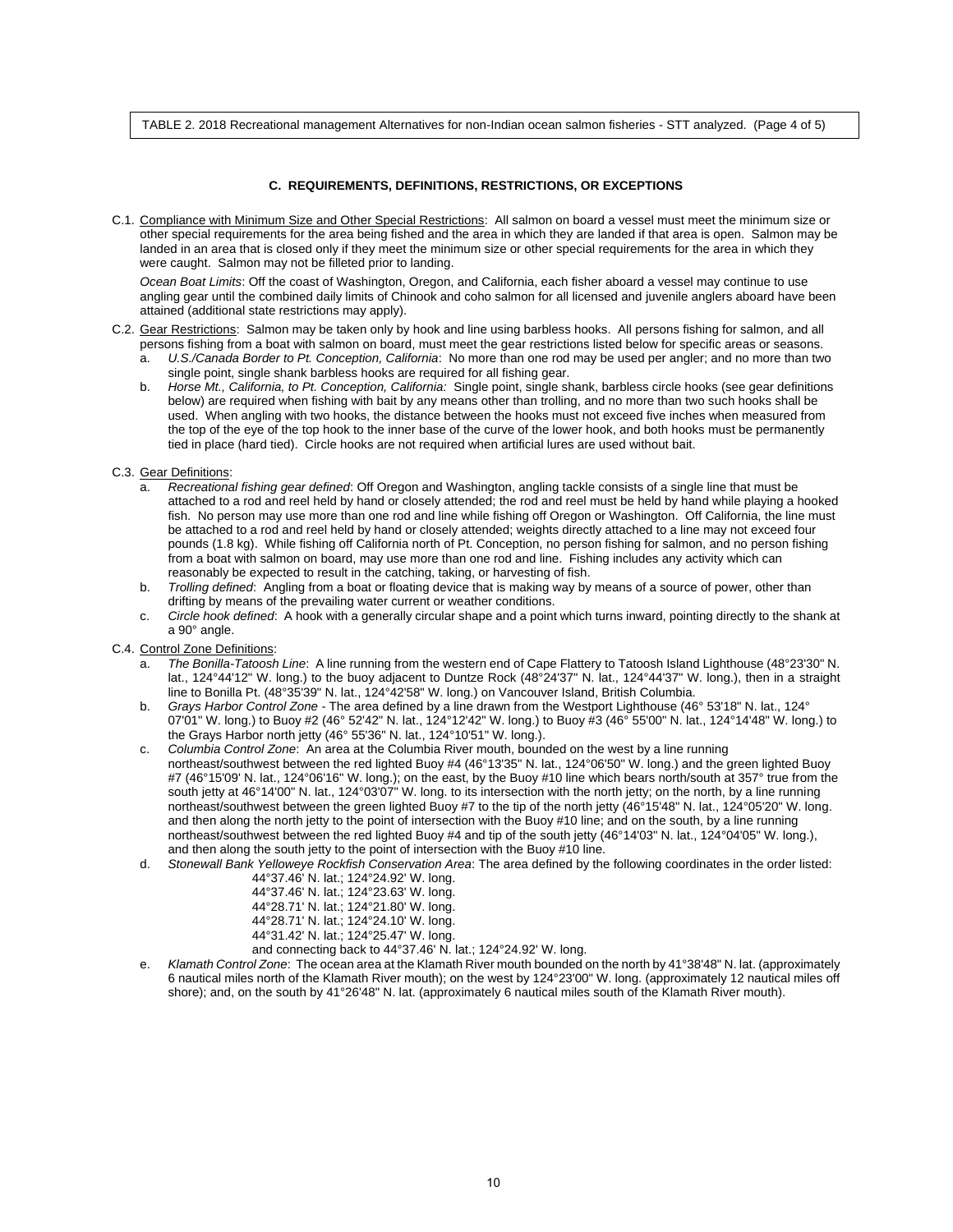TABLE 2. 2018 Recreational management Alternatives for non-Indian ocean salmon fisheries - STT analyzed. (Page 5 of 5)

#### **C. REQUIREMENTS, DEFINITIONS, RESTRICTIONS, OR EXCEPTIONS** *(continued)*

- C.5. Inseason Management: Regulatory modifications may become necessary inseason to meet preseason management objectives such as quotas, harvest guidelines, and season duration. In addition to standard inseason actions or modifications
	- already noted under the season description, the following inseason guidance is provided to NMFS:<br>a. Actions could include modifications to bag limits, or days open to fishing, and extensions or re a. Actions could include modifications to bag limits, or days open to fishing, and extensions or reductions in areas open to fishing.
	- b. Coho may be transferred inseason among recreational subareas north of Cape Falcon to help meet the recreational season duration objectives (for each subarea) after conferring with representatives of the affected ports and the Council's SAS recreational representatives north of Cape Falcon, and if the transfer would not result in exceeding preseason impact expectations on any stocks.
	- c. Chinook and coho may be transferred between the recreational and commercial fisheries north of Cape Falcon if there is agreement among the representatives of the SAS, and if the transfer would not result in exceeding preseason impact expectations on any stocks.
	- d. Fishery managers may consider inseason action modifying regulations restricting retention of unmarked (adipose fin intact) coho. To remain consistent with preseason expectations, any inseason action shall consider, if significant, the difference between observed and preseason forecasted (adipose-clipped) mark rates. Such a consideration may also include a change in bag limit of two salmon, no more than one of which may be a coho.
	- e. Marked coho remaining from the Cape Falcon to Humbug Mt. recreational mark-selective coho quota may be transferred inseason to the Cape Falcon to Humbug Mt. non-mark-selective recreational fishery if the transfer would not result in exceeding preseason impact expectations on any stocks.
- C.6. Additional Seasons in State Territorial Waters: Consistent with Council management objectives, the States of Washington, Oregon, and California may establish limited seasons in state waters. Check state regulations for details.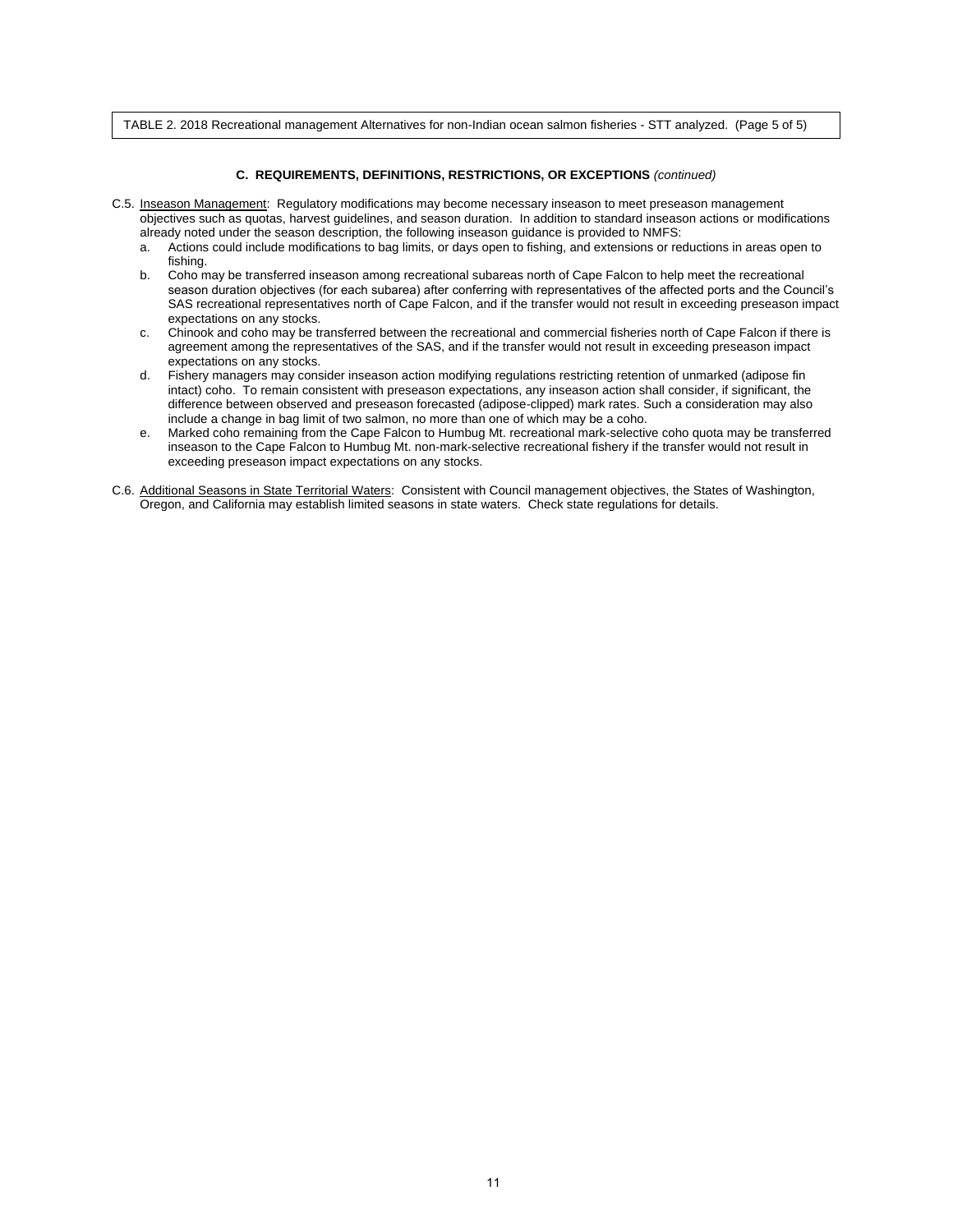TABLE 3. 2018 Treaty Indian ocean troll management measures for ocean salmon fisheries - STT Analysis.  $(Pan 1 of 2)$ 

| $\cdots$ and $\cdots$ and $\cdots$<br>A. SEASON DESCRIPTIONS                                                                                                                                                                                                                                                                                                               |                                                                                                                                                                                                                                                                                                                                                                            |  |  |  |  |  |
|----------------------------------------------------------------------------------------------------------------------------------------------------------------------------------------------------------------------------------------------------------------------------------------------------------------------------------------------------------------------------|----------------------------------------------------------------------------------------------------------------------------------------------------------------------------------------------------------------------------------------------------------------------------------------------------------------------------------------------------------------------------|--|--|--|--|--|
| <b>Supplemental Management Information</b>                                                                                                                                                                                                                                                                                                                                 | <b>Supplemental Management Information</b>                                                                                                                                                                                                                                                                                                                                 |  |  |  |  |  |
| 1. Overall Treaty-Indian TAC: 50,000 Chinook and 22,000 coho.<br>2. Overall Chinook and/or coho TACs may need to be reduced or<br>fisheries adjusted to meet NMFS ESA quidance, FMP<br>requirements, upon conclusion of negotiations in the North of<br>Falcon forum, or upon receipt of preseason catch and<br>abundance expectations for Canadian and Alaskan fisheries. | 1. Overall Treaty-Indian TAC: 40,000 Chinook and 12,500 coho.<br>2. Overall Chinook and/or coho TACs may need to be reduced or<br>fisheries adjusted to meet NMFS ESA guidance, FMP<br>requirements, upon conclusion of negotiations in the North of<br>Falcon forum, or upon receipt of preseason catch and<br>abundance expectations for Canadian and Alaskan fisheries. |  |  |  |  |  |
| • May 1 through the earlier of June 30 or 25,000 Chinook quota.                                                                                                                                                                                                                                                                                                            | May 1 through the earlier of June 30 or 20,000 Chinook guota.                                                                                                                                                                                                                                                                                                              |  |  |  |  |  |
| All salmon may be retained except coho. If the Chinook quota is<br>exceeded, the excess will be deducted from the later all-salmon<br>season (C.5). See size limit (B) and other restrictions (C).                                                                                                                                                                         | All salmon may be retained except coho. If the Chinook quota is<br>exceeded, the excess will be deducted from the later all-salmon<br>season (C.5). See size limit (B) and other restrictions (C).                                                                                                                                                                         |  |  |  |  |  |
| July 1 through the earlier of September 15, or 25,000 Chinook<br>quota, or 22,000 coho quota.                                                                                                                                                                                                                                                                              | July 1 through the earlier of September 15, or 20,000 Chinook<br>quota, or 12,500 coho quota.                                                                                                                                                                                                                                                                              |  |  |  |  |  |
| All Salmon. See size limit (B) and other restrictions (C).                                                                                                                                                                                                                                                                                                                 | All Salmon. See size limit (B) and other restrictions (C).                                                                                                                                                                                                                                                                                                                 |  |  |  |  |  |

#### **B. MINIMUM SIZE (Inches)**

|                      |                | Chinook        | Coho                |                |      |
|----------------------|----------------|----------------|---------------------|----------------|------|
| Area (when open)     | Total Length   | Head-off       | <b>Total Length</b> | Head-off       | Pink |
| North of Cape Falcon | 24.0 (61.0 cm) | 18.0 (45.7 cm) | 16.0 (40.6 cm)      | 12.0 (30.5 cm) | None |

#### **C. REQUIREMENTS, DEFINITIONS, RESTRICTIONS, OR EXCEPTIONS**

C.1. Tribe and Area Boundaries. All boundaries may be changed to include such other areas as may hereafter be authorized by a Federal court for that tribe's treaty fishery.

 S'KLALLAM - Washington State Statistical Area 4B (defined to include those waters of Puget Sound easterly of a line projected from the Bonilla Point light on Vancouver Island to the Tatoosh Island light, thence to the most westerly point on Cape Flattery and westerly of a line projected true north from the fishing boundary marker at the mouth of the Sekiu River [WAC 220-301-030]).

 MAKAH - Washington State Statistical Area 4B and that portion of the FMA north of 48°02'15" N. lat. (Norwegian Memorial) and east of 125°44'00" W. long.

 \*QUILEUTE - A polygon commencing at Cape Alava, located at latitude 48°10'00" north, longitude 124°43'56.9" west; then proceeding west approximately forty nautical miles at that latitude to a northwestern point located at latitude 48°10'00" north, longitude 125°44'00" west; then proceeding in a southeasterly direction mirroring the coastline at a distance no farther than forty nautical miles from the mainland Pacific coast shoreline at any line of latitude, to a southwestern point at latitude 47°31'42" north, longitude 125°20'26" west; then proceeding east along that line of latitude to the Pacific coast shoreline at latitude 47°31'42" north, longitude 124°21'9.0" west.

HOH - That portion of the FMA between 47°54'18" N. lat. (Quillayute River) and 47°21'00" N. lat. (Quinault River) and east of 125°44'00" W. long.

 \*QUINAULT - A polygon commencing at the Pacific coast shoreline near Destruction Island, located at latitude 47°40'06" north, longitude 124°23'51.362" west; then proceeding west approximately thirty nautical miles at that latitude to a northwestern point located at latitude 47°40'06" north, longitude 125°08'30" west; then proceeding in a southeasterly direction mirroring the coastline no farther than thirty nautical miles from the mainland Pacific coast shoreline at any line of latitude, to a southwestern point at latitude 46°53'18" north, longitude 124°53'53" west; then proceeding east along that line of latitude to the pacific coast shoreline at latitude 46°53'18" north, longitude 124°7'36.6" west.

*\* On March 5, 2018, the Federal District Court for the Western District of Washington issued an order to revise the western U&A boundaries for the Quileute and Quinault Tribes. Most notably, the western boundaries are at set distances from the coast, rather than following a line of longitude.* 

C.2. Gear restrictions

- a. Single point, single shank, barbless hooks are required in all fisheries.
- b. No more than eight fixed lines per boat.
- c. No more than four hand held lines per person in the Makah area fishery (Washington State Statistical Area 4B and that portion of the FMA north of 48°02'15" N. lat. (Norwegian Memorial) and east of 125°44'00" W. long.)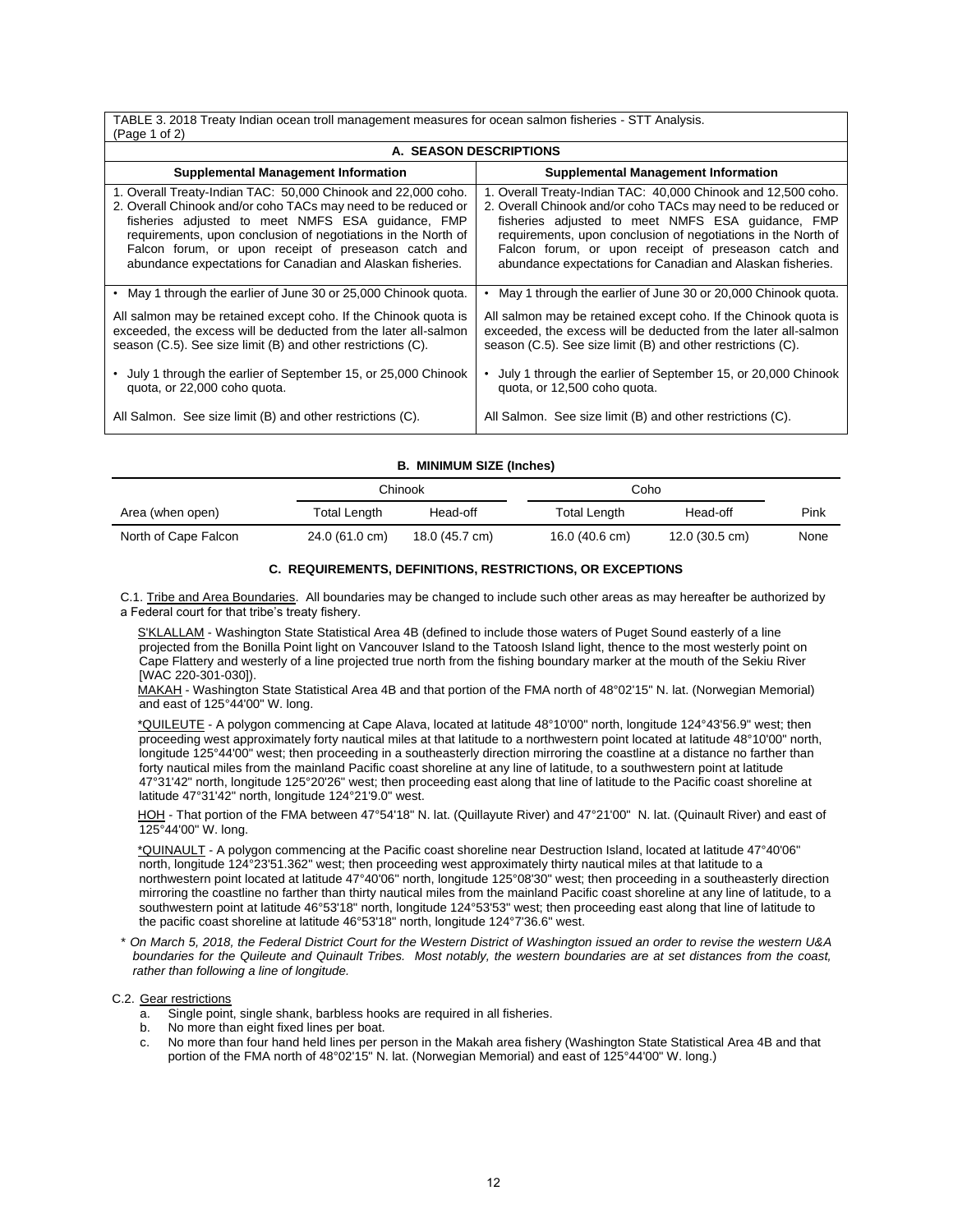TABLE 3. 2018 Treaty Indian ocean troll management measures for ocean salmon fisheries - STT Analysis. (Page 2 of 2)

## **C. REQUIREMENTS, DEFINITIONS, RESTRICTIONS, OR EXCEPTIONS** *(continued)*

#### C.3. Quotas

- a. The quotas include troll catches by the S'Klallam and Makah Tribes in Washington State Statistical Area 4B from May 1 through September 15.
- b. The Quileute Tribe will continue a ceremonial and subsistence fishery during the time frame of October 1 through October 15 in the same manner as in 2004-2015. Fish taken during this fishery are to be counted against treaty troll quotas established for the 2018 season (estimated harvest during the October ceremonial and subsistence fishery: 20 Chinook; 40 coho).

## C.4. Area Closures

- a. The area within a six nautical mile radius of the mouths of the Queets River (47°31'42" N. lat.) and the Hoh River (47°45'12" N. lat.) will be closed to commercial fishing.
- b. A closure within two nautical miles of the mouth of the Quinault River (47°21'00" N. lat.) may be enacted by the Quinault Nation and/or the State of Washington and will not adversely affect the Secretary of Commerce's management regime.
- C.5. Inseason Management: In addition to standard inseason actions or modifications already noted under the season description, the following inseason guidance is provided to NMFS:
	- a. Chinook remaining from the May through June treaty-Indian ocean troll harvest guideline north of Cape Falcon may be transferred to the July through September harvest guideline on a fishery impact equivalent basis.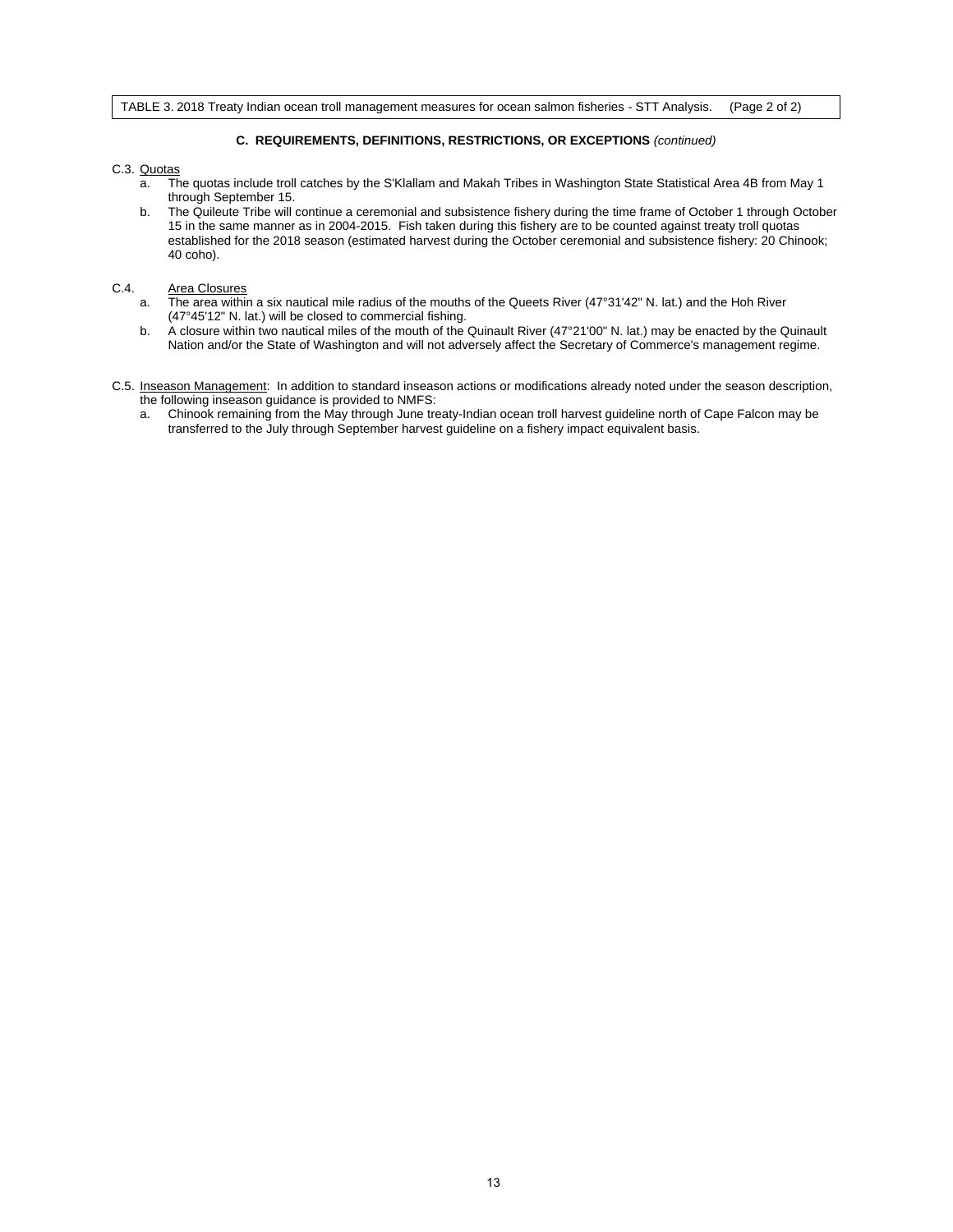|                             |                          | Projected                                     | 2018         |                                                                                                  |
|-----------------------------|--------------------------|-----------------------------------------------|--------------|--------------------------------------------------------------------------------------------------|
| Key Stock/Criteria          | Alt I                    | Alt II                                        | Criteria     | Spaw ner Objective or Other Comparative Standard as Noted <sup>b/</sup>                          |
| <b>CHINOOK</b>              |                          | <b>CHINOOK</b>                                |              | <b>CHINOOK</b>                                                                                   |
|                             |                          |                                               |              |                                                                                                  |
| <u>PUGET SOUND:</u>         |                          |                                               |              |                                                                                                  |
| Elw ha Summer/Fall          | 4.9%                     | 4.7%                                          | <b>TBD</b>   | Southern U.S. Rebuilding Exploitation Rate (NMFS ESA consultation standard)                      |
| <b>Dungeness Spring</b>     | 4.5%                     | 4.3%                                          | <b>TBD</b>   | Southern U.S. CERC (NMFS ESA consultation standard)                                              |
| Mid-Hood Canal Summer/Fall  | 14.6%                    | 13.7%                                         | <b>TBD</b>   | Preterminal Southern U.S. (NMFS ESA consultation standard)                                       |
| Skokomish Summer/Fall       | 51.2%                    | 50.6%                                         | <b>TBD</b>   | Total Rebuilding Exploitation Rate (NMFS ESA consultation standard)                              |
| Nooksack Spring             | 12.3%                    | 11.7%                                         | <b>TBD</b>   | Southern U.S. CERC, not to exceed in four out of five years (NMFS ESA consultation standard)     |
|                             | $\overline{\phantom{a}}$ | $\mathord{\hspace{1pt}\text{--}\hspace{1pt}}$ | ≤ 60.0%      | ISBM Index (PSC General Obligation) compliance assessed postseason                               |
| Skagit Summer/Fall          | 38.8%                    | 38.7%                                         | TBD          | Total Rebuilding Exploitation Rate (NMFS ESA consultation standard)                              |
|                             | $\overline{\phantom{a}}$ | $\overline{\phantom{a}}$                      |              | $\leq 60.0\%$ ISBM Index (PSC General Obligation) compliance assessed postseason                 |
| <b>Skagit Spring</b>        | 28.5%                    | 28.4%                                         | <b>TBD</b>   | Total Rebuilding Exploitation Rate (NMFS ESA consultation standard)                              |
|                             | $\overline{\phantom{a}}$ | $\overline{\phantom{a}}$                      |              | $\leq 60.0\%$ ISBM Index (PSC General Obligation) compliance assessed postseason                 |
| Stillaguamish Summer/Fall   | 13.6%                    | 13.5%                                         | <b>TBD</b>   | Southern U.S. Rebuilding Exploitation Rate (NMFS ESA consultation standard)                      |
|                             | $\overline{\phantom{a}}$ | $\overline{\phantom{a}}$                      |              | $\leq 60.0\%$ ISBM Index (PSC General Obligation) compliance assessed postseason                 |
| Snohomish Summer/Fall       | 10.5%                    | 10.2%                                         | <b>TBD</b>   | Southern U.S. Rebuilding Exploitation Rate (NMFS ESA consultation standard)                      |
|                             | $\overline{\phantom{a}}$ | $\mathord{\hspace{1pt}\text{--}\hspace{1pt}}$ |              | $\leq 60.0\%$ ISBM Index (PSC General Obligation) compliance assessed postseason                 |
| Lake Washington Summer/Fall | 22.3%                    | 21.6%                                         | <b>TBD</b>   | Southern U.S. Rebuilding Exploitation Rate (NMFS ESA consultation standard)                      |
|                             | $\overline{\phantom{a}}$ | $\overline{\phantom{a}}$                      |              | ≤ 60.0% ISBM Index (PSC General Obligation) compliance assessed postseason                       |
| Green River Summer/Fall     | 14.2%                    | 13.4%                                         | TBD          | Preterminal Southern U.S. CERC (NMFS ESA consultation standard)                                  |
|                             | 4.8                      | 4.8                                           | $\geq 1.800$ | Natural spaw ning escapement (Low Abundance Threshhold)                                          |
|                             | $\overline{\phantom{a}}$ | $\overline{\phantom{a}}$                      |              | $\leq 60.0\%$ ISBM Index (PSC General Obligation) compliance assessed postseason                 |
| <b>White River Spring</b>   | 20.3%                    | 20.1%                                         | TBD          | Southern U.S. Rebuilding Exploitation Rate (NMFS ESA consultation standard)                      |
| Puyallup Summer/Fall        | 50.8%                    | 50.4%                                         | <b>TBD</b>   | Total Rebuilding Exploitation Rate (NMFS ESA consultation standard)                              |
| Nisqually River Summer/Fall | 52.2%                    | 51.6%                                         | <b>TBD</b>   | Total Rebuilding Exploitation Rate (NMFS ESA consultation standard)                              |
| <b>Puget Sound Spring</b>   | 2.3%                     | 2.0%                                          | $\leq 3.0\%$ | Exploitation Rate in PFMC Fisheries (NMFS ESA consultation standard)                             |
| Puget Sound Summer/Fall     | 6.0%                     | 5.3%                                          | ≤ 6.0%       | Exploitation Rate in PFMC Fisheries (NMFS ESA consultation standard)                             |
|                             |                          |                                               |              |                                                                                                  |
| <b>WASHINGTON COAST:</b>    |                          |                                               |              |                                                                                                  |
| Hoko Fall                   |                          | 1.30                                          | 0.85         | FMP MSY spaw ning escapement objective                                                           |
|                             |                          | $\overline{\phantom{a}}$                      |              | $\leq 60.0\%$ ISBM Index (PSC General Obligation) compliance assessed postseason                 |
| Quillayute Fall             |                          | >3.0                                          | 3.0          | FMP MSY spaw ning escapement objective                                                           |
|                             |                          | $\overline{\phantom{a}}$                      |              | $\leq 60.0\%$ ISBM Index (PSC general obligation) not applicable because PSC escapement goal met |
| Hoh Fall                    |                          | >1.2                                          | 1.2          | FMP MSY spaw ning escapement objective                                                           |
|                             |                          | $\overline{\phantom{a}}$                      |              | $\leq 60.0\%$ ISBM Index (PSC general obligation) not applicable because PSC escapement goal met |
| Queets Fall                 |                          | >2.5                                          | 2.5          | FMP MSY spaw ning escapement objective                                                           |
|                             |                          | $\overline{\phantom{a}}$                      |              | $\leq 60.0\%$ ISBM Index (PSC general obligation) not applicable because PSC escapement goal met |
| Grays Harbor Fall           |                          | >13.5                                         | 13.5         | FMP MSY spaw ning escapement objective                                                           |
|                             |                          | $\overline{\phantom{a}}$                      |              | $\leq 60.0\%$ ISBM Index (PSC general obligation) not applicable because PSC escapement goal met |
|                             |                          |                                               |              |                                                                                                  |

|  | TABLE 5. Projected key stock escapements (thousands of fish) or management criteria for 2018 ocean fishery management measures - STT analysis. <sup>a/</sup> (Page 1 of 4) |  |  |
|--|----------------------------------------------------------------------------------------------------------------------------------------------------------------------------|--|--|
|  |                                                                                                                                                                            |  |  |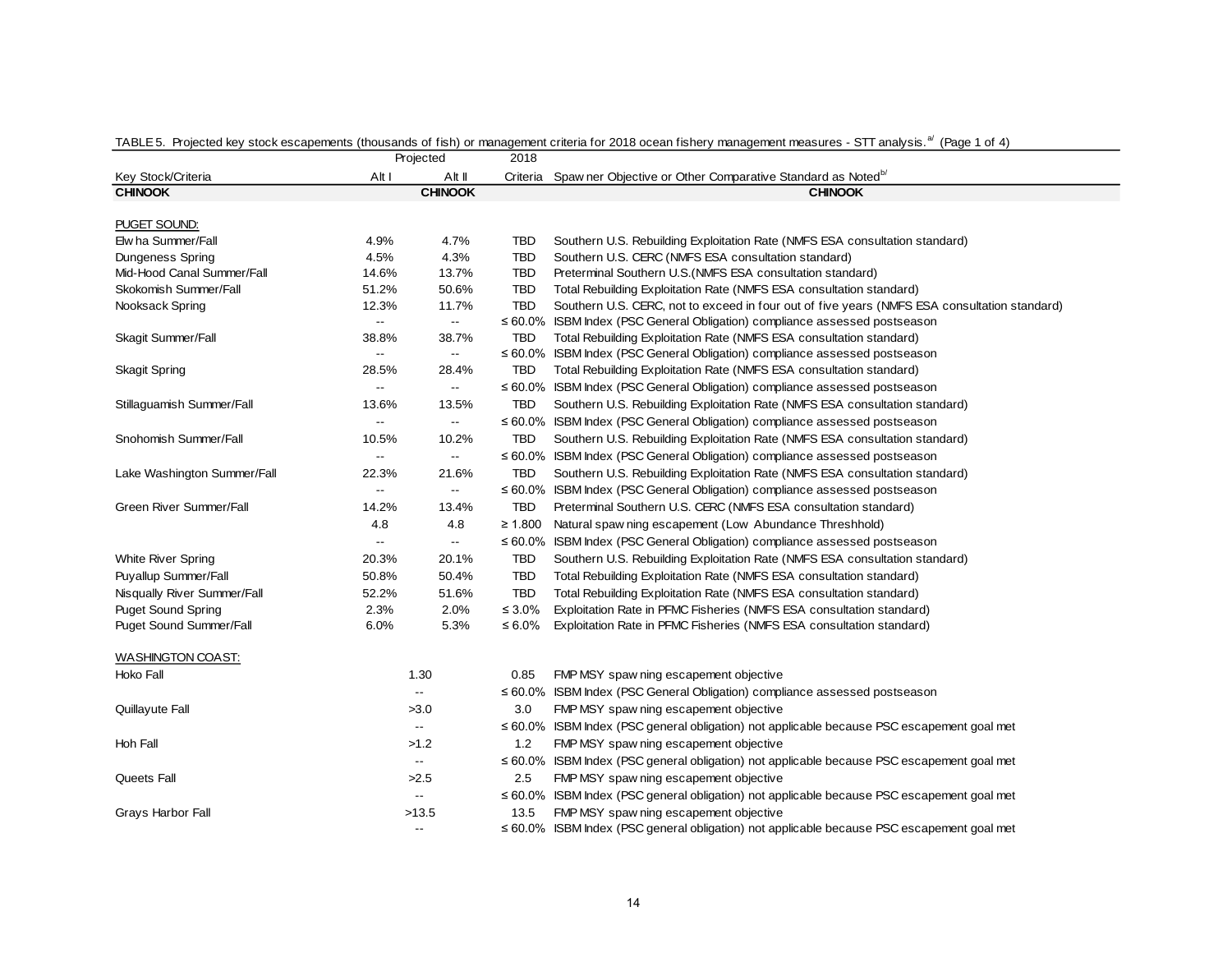|                                                       |       | Projected                | 2018 |                                                                                                                                                                                                                                                    |
|-------------------------------------------------------|-------|--------------------------|------|----------------------------------------------------------------------------------------------------------------------------------------------------------------------------------------------------------------------------------------------------|
| Key Stock/Criteria                                    | Alt I | Alt II                   |      | Criteria Spaw ner Objective or Other Comparative Standard as Noted b/                                                                                                                                                                              |
| <b>CHINOOK</b>                                        |       | <b>CHINOOK</b>           |      | <b>CHINOOK</b>                                                                                                                                                                                                                                     |
| <b>COLUMBIA RIVER:</b>                                |       |                          |      |                                                                                                                                                                                                                                                    |
| Columbia Upriver Brights                              | 204.4 | 205.4                    |      | 200.0 2018 ocean escapement (Council quidance). Minimum ocean escapement to attain 40.0 adults over<br>McNary Dam, with normal distribution and no mainstem harvest. The management goal has been<br>increased to 60.0 by Columbia River managers. |
|                                                       |       | --                       |      | $\leq 60.0\%$ ISBM Index (PSC general obligation) not applicable because PSC escapement goal met                                                                                                                                                   |
| Deschutes Upriver Brights                             |       | $\overline{\phantom{a}}$ |      | $\leq 60.0\%$ ISBM Index (PSC general obligation) not applicable because PSC escapement goal met                                                                                                                                                   |
| Mid-Columbia Brights                                  | 41.0  | 41.2                     |      | 14.9 Minimum ocean escapement to attain 7.9 for Little White Salmon egg-take, assuming average conversion<br>and no mainstem harvest.                                                                                                              |
| Columbia Low er River Hatchery Tules <sup>e/</sup>    | 63.2  | 63.5                     |      | 25.0 Minimum ocean escapement to attain 14.8 adults for hatchery egg-take, with average conversion and<br>no low er river mainstem or tributary harvest.                                                                                           |
| Columbia Low er River Natural Tules<br>(threatened)   | 39.0% | 38.6%                    |      | $\leq$ 38.0% Total adult equivalent fishery exploitation rate (2018 NMFS ESA guidance).                                                                                                                                                            |
| Columbia Low er River Wild <sup>c/</sup> (threatened) | 7.8   | 7.9                      |      | 6.9 Minimum ocean escapement to attain MSY spaw ner goal of 5.7 for N. Lew is River fall Chinook (NMFS<br>ESA consultation standard).                                                                                                              |
|                                                       |       | $\overline{\phantom{a}}$ |      | $\leq 60.0\%$ ISBM Index (PSC general obligation) not applicable because PSC escapement goal met                                                                                                                                                   |
| Spring Creek Hatchery Tules                           | 50.4  | 50.7                     |      | 8.2 Minimum ocean escapement to attain 6.0 adults for Spring Creek Hatchery egg-take, assuming average<br>conversion and no mainstem harvest.                                                                                                      |
| Snake River Fall (threatened) SRFI                    | 51.4% | 49.6%                    |      | $\leq$ 70.0% Of 1988-1993 base period exploitation rate for all ocean fisheries (NMFS ESA consultation standard).                                                                                                                                  |
| Columbia Upriver Summers                              | 69.5  | 69.7                     |      | 29.0 Minimum ocean escapement to attain 12.1 adults over Rock Island Dam.                                                                                                                                                                          |
|                                                       |       |                          |      | $\leq 60.0\%$ ISBM Index (PSC general obligation) not applicable because PSC escapement goal met                                                                                                                                                   |
| OREGON COAST:                                         |       |                          |      |                                                                                                                                                                                                                                                    |
| Nehalem Fall                                          |       |                          |      | $\leq 60.0\%$ ISBM Index (PSC general obligation) not applicable because PSC escapement goal met                                                                                                                                                   |
| Siletz Fall                                           |       |                          |      | $\leq 60.0\%$ ISBM Index (PSC general obligation) not applicable because PSC escapement goal met                                                                                                                                                   |
| Siuslaw Fall                                          |       |                          |      | ≤ 60.0% ISBM Index (PSC general obligation) not applicable because PSC escapement goal met                                                                                                                                                         |

TABLE 5. Projected key stock escapements (thousands of fish) or management criteria for 2018 ocean fishery management measures - STT analysis.<sup>a/</sup> (Page 2 of 4)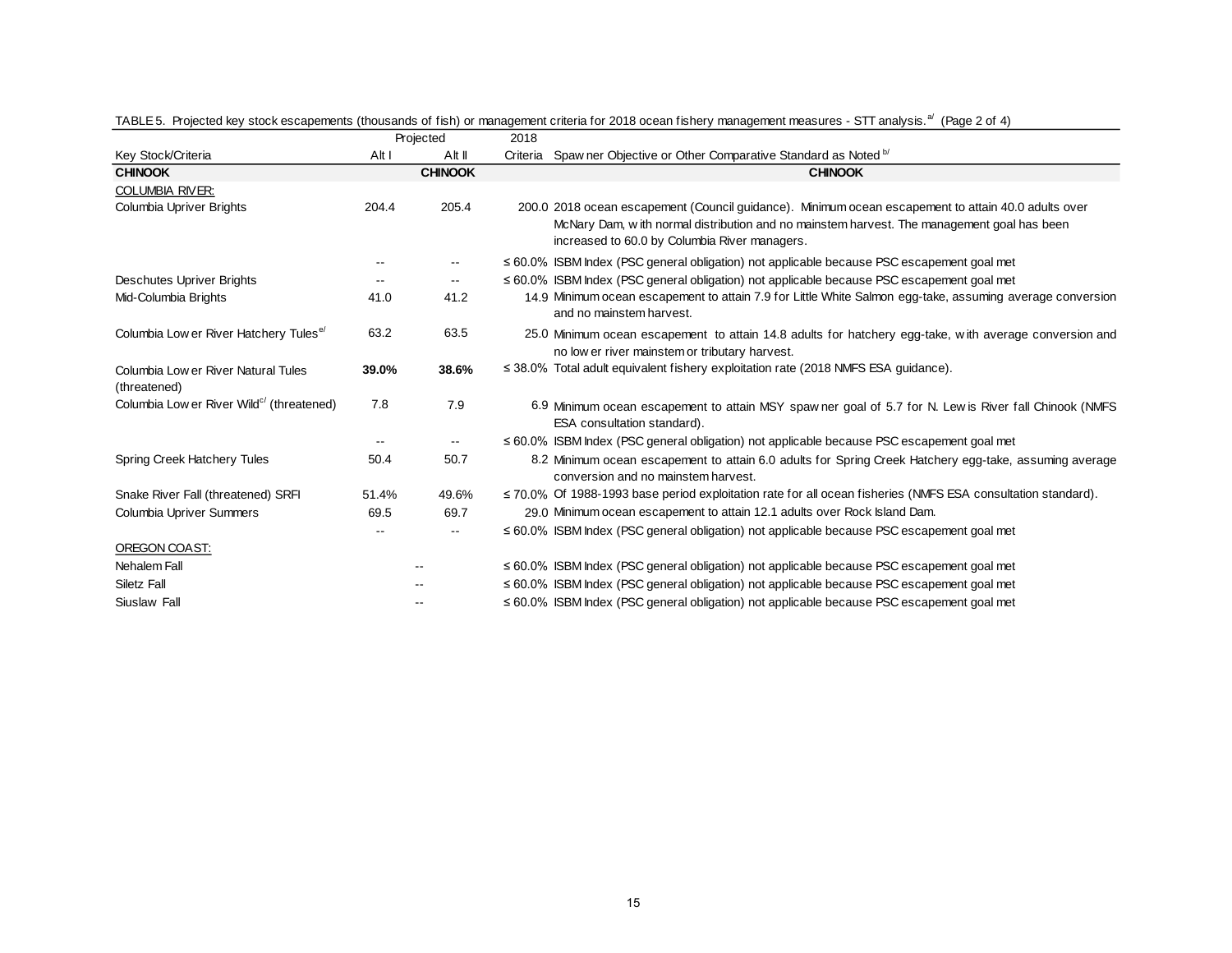|                                         |       | Projected      | 2018 |                                                                                                                                                                                                                                                                                                                                                                                                                                                                                                                                                                                                                                                      |
|-----------------------------------------|-------|----------------|------|------------------------------------------------------------------------------------------------------------------------------------------------------------------------------------------------------------------------------------------------------------------------------------------------------------------------------------------------------------------------------------------------------------------------------------------------------------------------------------------------------------------------------------------------------------------------------------------------------------------------------------------------------|
| Key Stock/Criteria                      | Alt I | Alt II         |      | Criteria Spaw ner Objective or Other Comparative Standard as Noted b                                                                                                                                                                                                                                                                                                                                                                                                                                                                                                                                                                                 |
| <b>CHINOOK</b>                          |       | <b>CHINOOK</b> |      | <b>CHINOOK</b>                                                                                                                                                                                                                                                                                                                                                                                                                                                                                                                                                                                                                                       |
|                                         |       |                |      |                                                                                                                                                                                                                                                                                                                                                                                                                                                                                                                                                                                                                                                      |
| CALIFORNIA:                             |       |                |      |                                                                                                                                                                                                                                                                                                                                                                                                                                                                                                                                                                                                                                                      |
| Klamath River Fall                      |       | 40.7           |      | 40.7 2018 minimum natural area adult escapement (FMP control rule).                                                                                                                                                                                                                                                                                                                                                                                                                                                                                                                                                                                  |
| Federally recognized tribal harvest     |       | 50.0%          |      | 50.0% Equals 18.3 (thousand) adult fish for Yurok and Hoopa Valley tribal fisheries.                                                                                                                                                                                                                                                                                                                                                                                                                                                                                                                                                                 |
| Exploitation (spaw ner reduction) rate  |       | 31.9%          |      | $\leq$ 31.9% FMP control rule.                                                                                                                                                                                                                                                                                                                                                                                                                                                                                                                                                                                                                       |
| Adult river mouth return                |       | 91.4           |      | NA Total adults in thousands.                                                                                                                                                                                                                                                                                                                                                                                                                                                                                                                                                                                                                        |
| Age-4 ocean harvest rate                |       | 12.4%          |      | $\leq$ 16.0% NMFS ESA consultation standard for threatened California Coastal Chinook.                                                                                                                                                                                                                                                                                                                                                                                                                                                                                                                                                               |
| KMZ sport fishery share                 |       | 11.6%          |      | NA Equals 0.1 (thousand) adult fish impacted in the KMZ sport fishery during fall (Sept-Dec) 2016.                                                                                                                                                                                                                                                                                                                                                                                                                                                                                                                                                   |
| River recreational fishery share        |       | 15.1%          |      | NA Equals 0.1 (thousand) adult fish for recreational inriver fisheries.                                                                                                                                                                                                                                                                                                                                                                                                                                                                                                                                                                              |
| Sacramento River Winter<br>(endangered) |       | 9.4%           |      | $\leq$ 14.4% Age-3 ocean impact rate in fisheries south of Pt. Arena. In addition, the follow ing season restrictions<br>apply: Recreational- Pt. Arena to Pigeon Pt. betw een the first Saturday in April and the second Sunday<br>in November; Pigeon Pt. to the U.S./Mexico border between the first Saturday in April and the first<br>Sunday in October. Minimum size limit ≥ 20 inches total length. Commercial- Pt. Arena to the U.S./Mexico<br>border betw een May 1 and September 30, except Pt. Reyes to Pt. San Pedro betw een October 1 and<br>15 (Monday-Friday). Minimum size limit ≥ 26 inches total length (NMFS 2017 ESA Guidance). |
| Sacramento River Fall                   |       | 148.3          |      | $\geq$ 151.0 2018 minimum hatchery and natural area adult escapement (Council guidance).                                                                                                                                                                                                                                                                                                                                                                                                                                                                                                                                                             |
| Sacramento Index Exploitation Rate      |       | 35.4%          |      | $\leq$ 46.8% FMP control rule.                                                                                                                                                                                                                                                                                                                                                                                                                                                                                                                                                                                                                       |
| Ocean commercial impacts                |       | 46.9           |      | Includes fall (Sept-Dec) 2017 impacts (8.1 thousand SRFC).                                                                                                                                                                                                                                                                                                                                                                                                                                                                                                                                                                                           |
| Ocean recreational impacts              |       | 22.5           |      | Includes fall 2017 impacts (3.2 thousand SRFC).                                                                                                                                                                                                                                                                                                                                                                                                                                                                                                                                                                                                      |
| River recreational impacts              |       | 11.8           |      | NA Equals 15.0% of the total <i>allowable</i> harvest (Council guidance). Current season structure results in<br>14.5% of the total harvest.                                                                                                                                                                                                                                                                                                                                                                                                                                                                                                         |

## TABLE 5. Projected key stock escapements (thousands of fish) or management criteria for 2018 ocean fishery management measures - STT analysis.<sup>a/</sup> (Page 3 of 4)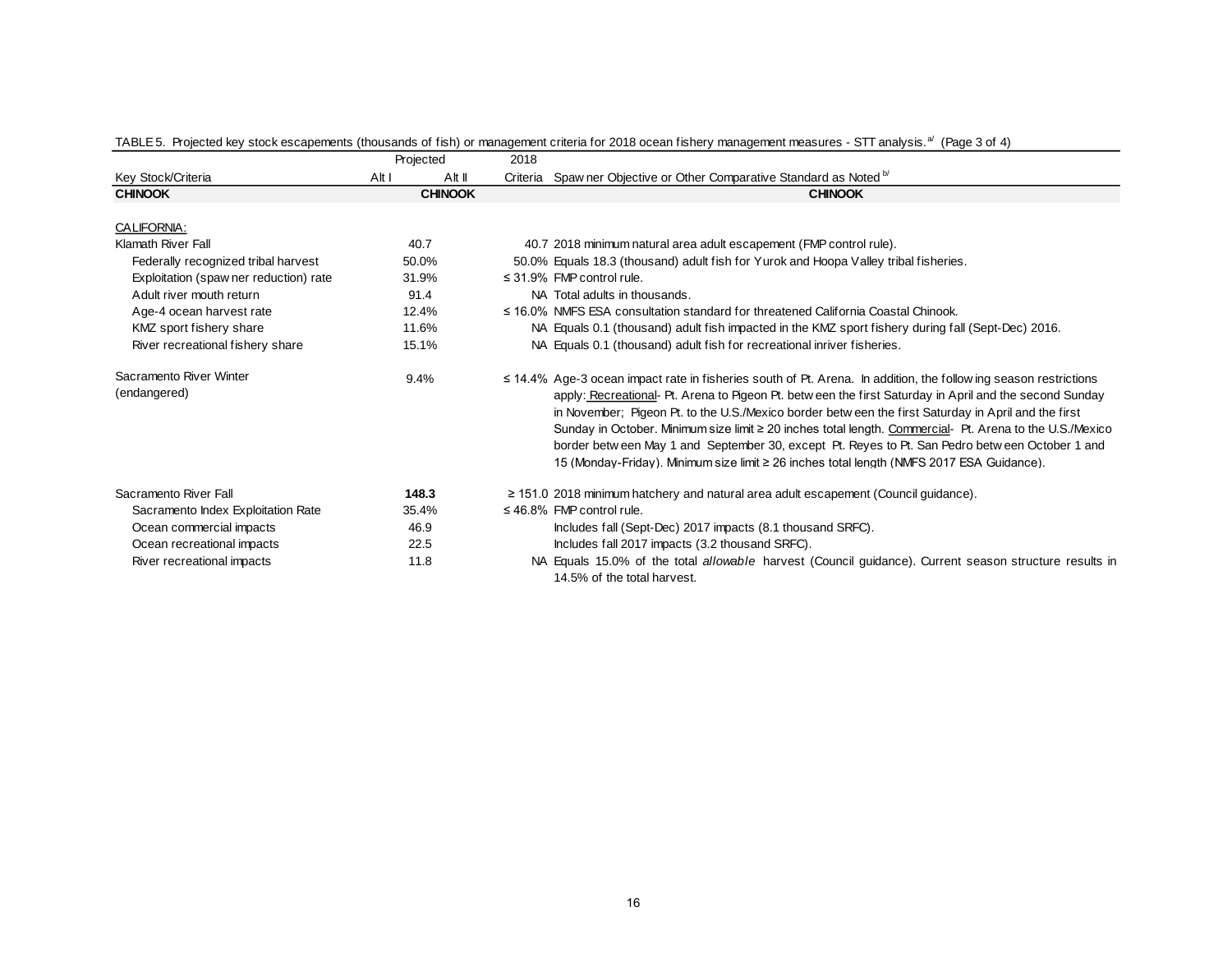|                                               |       | Projected                     | 2018     |                                                                                                                                                             |  |  |  |  |  |  |  |  |
|-----------------------------------------------|-------|-------------------------------|----------|-------------------------------------------------------------------------------------------------------------------------------------------------------------|--|--|--|--|--|--|--|--|
| Key Stock/Criteria                            | Alt I | Alt II                        | Criteria | Spaw ner Objective or Other Comparative Standard as Noted b/                                                                                                |  |  |  |  |  |  |  |  |
| <b>COHO</b>                                   |       | Coho                          |          | Coho                                                                                                                                                        |  |  |  |  |  |  |  |  |
| Interior Fraser (Thompson River)              |       | $8.6\%(3.1\%)$ 7.6% $(2.0\%)$ |          | $\leq$ 10.0% 2018 Southern U.S. exploitation rate ceiling; PSC coho agreement.                                                                              |  |  |  |  |  |  |  |  |
| Skagit                                        |       |                               |          | 32.7% (2.8% 32.0% (1.9%) $\leq$ 35.0% 2018 total exploitation rate ceiling; FMP matrix <sup>d/</sup>                                                        |  |  |  |  |  |  |  |  |
| Stillaguamish                                 |       |                               |          | 37.0%(2.0%) 36.5%(1.4%) $\leq$ 35.0% 2018 total exploitation rate ceiling; FMP matrix <sup>d/</sup>                                                         |  |  |  |  |  |  |  |  |
| Snohomish                                     |       |                               |          | 36.3%(2.0%) 35.8%(1.4%) $\leq 40.0\%$ 2018 total exploitation rate ceiling; FMP matrix <sup>d/</sup>                                                        |  |  |  |  |  |  |  |  |
| <b>Hood Canal</b>                             |       |                               |          | 45.3% (3.2%) 44.7% (2.2%) ≤ 65.0% 2018 total exploitation rate ceiling; FMP matrix <sup>d/</sup>                                                            |  |  |  |  |  |  |  |  |
| Strait of Juan de Fuca                        |       |                               |          | 7.5%(2.7%) 6.8%(1.9%) $\leq$ 20.0% 2018 total exploitation rate ceiling; FMP matrix <sup>d/</sup>                                                           |  |  |  |  |  |  |  |  |
| Quillayute Fall                               | 10.1  | 10.2                          |          | 6.3 FMP MSY adult spaw ner estimate. Value depicted is ocean escapement.                                                                                    |  |  |  |  |  |  |  |  |
| <b>Hoh</b>                                    | 5.1   | 5.3                           |          | 2.0 FMP MSY adult spaw ner estimate. Value depicted is ocean escapement.                                                                                    |  |  |  |  |  |  |  |  |
| Queets Wild                                   | 6.0   | 6.1                           |          | 5.8 FMP MSY adult spaw ner estimate. Value depicted is ocean escapement.                                                                                    |  |  |  |  |  |  |  |  |
| Grays Harbor                                  | 40.0  | 40.3                          |          | 35.4 FMP MSY adult spaw ner estimate. Value depicted is ocean escapement.                                                                                   |  |  |  |  |  |  |  |  |
| Willapa Bay Natural                           | 18.9  | 19.1                          |          | 17.2 FMP MSY adult spaw ner estimate. Value depicted is ocean escapement.                                                                                   |  |  |  |  |  |  |  |  |
| Low er Columbia River Natural<br>(threatened) | 10.7% | 10.0%                         |          | $\leq$ 18.0% Total marine and mainstem Columbia R. fishery exploitation rate (2018 NMFS ESA guidance).<br>Value depicted is marine ER before Buoy 10.       |  |  |  |  |  |  |  |  |
| Upper Columbia <sup>e</sup>                   | > 50% | > 50%                         |          | $\geq$ 50% Minimum percentage of the run to Bonneville Dam.                                                                                                 |  |  |  |  |  |  |  |  |
| Columbia River Hatchery Early                 | 112.9 | 113.8                         |          | 77.2 Minimum ocean escapement to attain hatchery egg-take goal of 21.7 early adult coho,<br>with average conversion and no mainstem or tributary fisheries. |  |  |  |  |  |  |  |  |
| Columbia River Hatchery Late                  | 82.1  | 82.9                          |          | 9.7 Minimum ocean escapement to attain hatchery egg-take goal of 6.4 late adult coho,<br>with average conversion and no mainstem or tributary fisheries.    |  |  |  |  |  |  |  |  |
| Oregon Coastal Natural                        | 13.0% | 12.8%                         |          | $\leq$ 15.0% Marine and freshw ater fishery exploitation rate (NMFS ESA consultation standard).                                                             |  |  |  |  |  |  |  |  |
| Southern Oregon/Northern California           | 5.5%  | 5.5%                          |          | $\leq$ 13.0% Marine fishery exploitation rate for R/K hatchery coho (NMFS ESA consultation standard).                                                       |  |  |  |  |  |  |  |  |
| Coast (threatened)                            |       |                               |          |                                                                                                                                                             |  |  |  |  |  |  |  |  |

|  |  |  | TABLE 5. Projected key stock escapements (thousands of fish) or management criteria for 2018 ocean fishery management measures - STT analysis. <sup>a'</sup> (Page 4 of 4) |  |  |
|--|--|--|----------------------------------------------------------------------------------------------------------------------------------------------------------------------------|--|--|
|  |  |  |                                                                                                                                                                            |  |  |

a/ Model results for Chinook include updates to northern stock abundances and total allow able catch in 2018 AABM fisheries. Model results for coho include final 2018 Canadian abundances and updated proxy 2018 Canadian fisheries.

b/ Ocean escapement is the number of salmon escaping ocean fisheries and entering freshw ater with the follow ing clarifications. Ocean escapement for Puget Sound stocks is the estimated number of salmon entering Area 4B that are available to U.S. net fisheries in Puget Sound and spaw ner escapement after impacts from the Canadian, U.S. ocean, and Puget Sound troll and recreational fisheries have been deducted. Numbers in parentheses represent Council area exploitation rates for Puget sound coho stocks. For Columbia River early and late coho stocks, ocean escapement represents the number of coho after the Buoy 10 fishery. Exploitation rates for LCN coho include marine impacts only. Exploitation rates for OCN coho represent marine and freshw ater impacts. Values reported for Klamath River fall Chinook are natural area adult spaw ners. Values reported for Sacramento River fall Chinook are hatchery and natural area adult spaw ners.

c/ Includes minor contributions from East Fork Lew is River and Sandy River.

d/ Annual management objectives may be different than FMP goals, and are subject to agreement betw een WDFW and the treaty tribes under U.S. District Court orders. It is anticipated that fishery management w ill be adjusted by state and tribal comanagers during the preseason planning process to comply w ith stock management objectives.

e/ Includes projected impacts of inriver fisheries that have not yet been shaped.